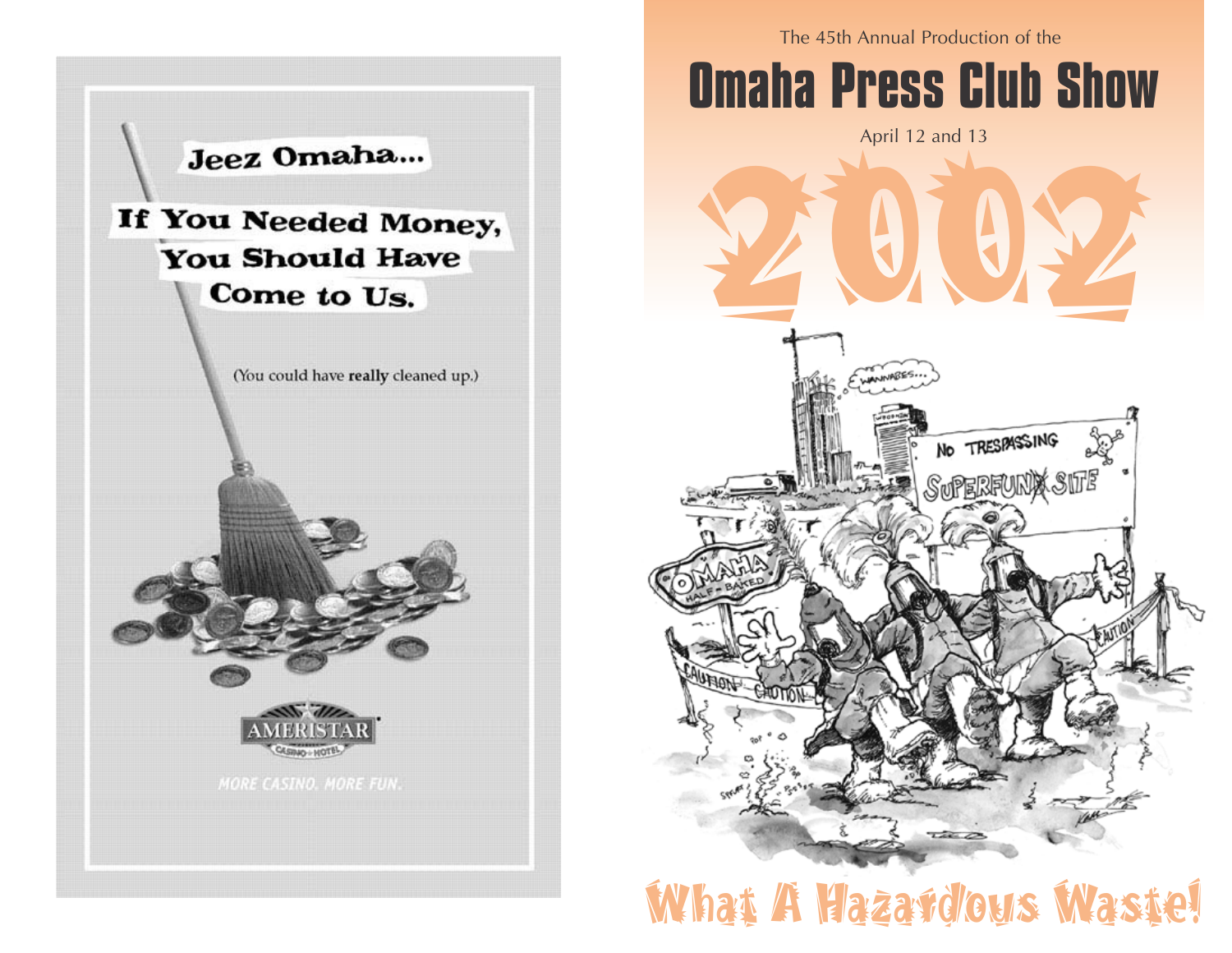

**FOR THE LAST FORTY-FIVE YEARS.** THE PRESS CLUB SHOW **HAS BEEN RUNNING CHARLATANS OUT OF THIS TOWN** ON A RAIL.

THAT'S WHERE WE COME IN.

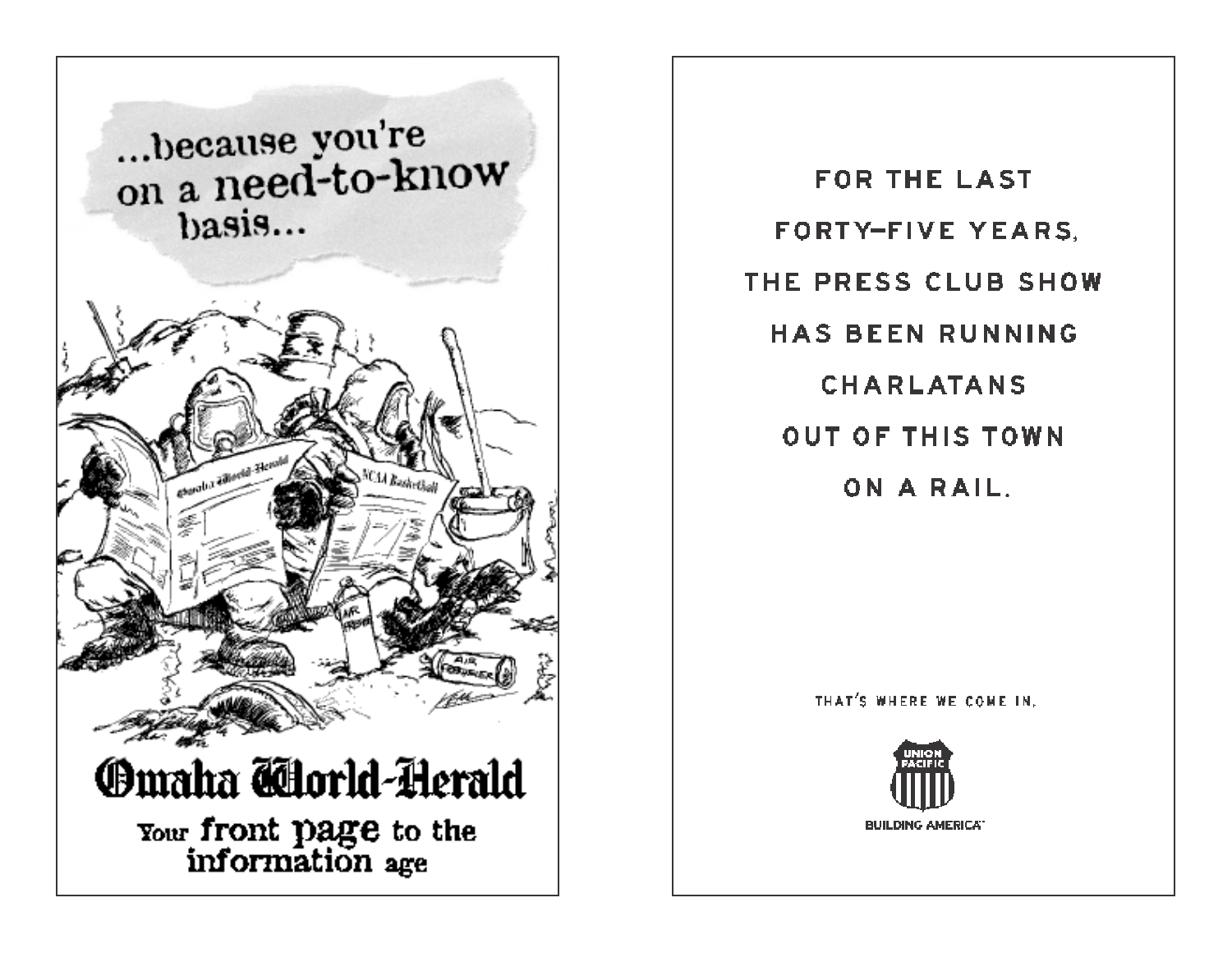#### **Our Advertisers are... Incredibly Important People**

| <b>Advertiser</b> | Page |
|-------------------|------|
|                   |      |
|                   |      |
|                   |      |
|                   |      |
|                   |      |
|                   |      |
|                   |      |
|                   |      |
|                   |      |
|                   |      |
|                   |      |
|                   |      |
|                   |      |
|                   |      |
|                   |      |
|                   |      |
|                   |      |
|                   |      |
|                   |      |
|                   |      |
|                   |      |
| Inside Back Cover |      |
|                   |      |
|                   |      |

#### The Show - Enter at your own risk!

#### **Act One**

| Overture                 |  |
|--------------------------|--|
|                          |  |
| <b>Opening Monologue</b> |  |
|                          |  |
|                          |  |
| Who's On The Ballot      |  |
|                          |  |
|                          |  |
|                          |  |
|                          |  |
|                          |  |
|                          |  |
| The Weakest Link         |  |
|                          |  |
|                          |  |

#### **Truly Important People**

| (15-minute Intermission) |  |
|--------------------------|--|

#### **Act Two**

| Fnt'tract                                   |  |
|---------------------------------------------|--|
|                                             |  |
|                                             |  |
| Crew and Cast Introductions                 |  |
|                                             |  |
|                                             |  |
|                                             |  |
| J. Doe's That Didn't Sell                   |  |
| Ron Insana, CNBC Business Network Anchorman |  |
|                                             |  |
|                                             |  |
|                                             |  |

#### **Incredibly Important People**

|--|--|--|--|--|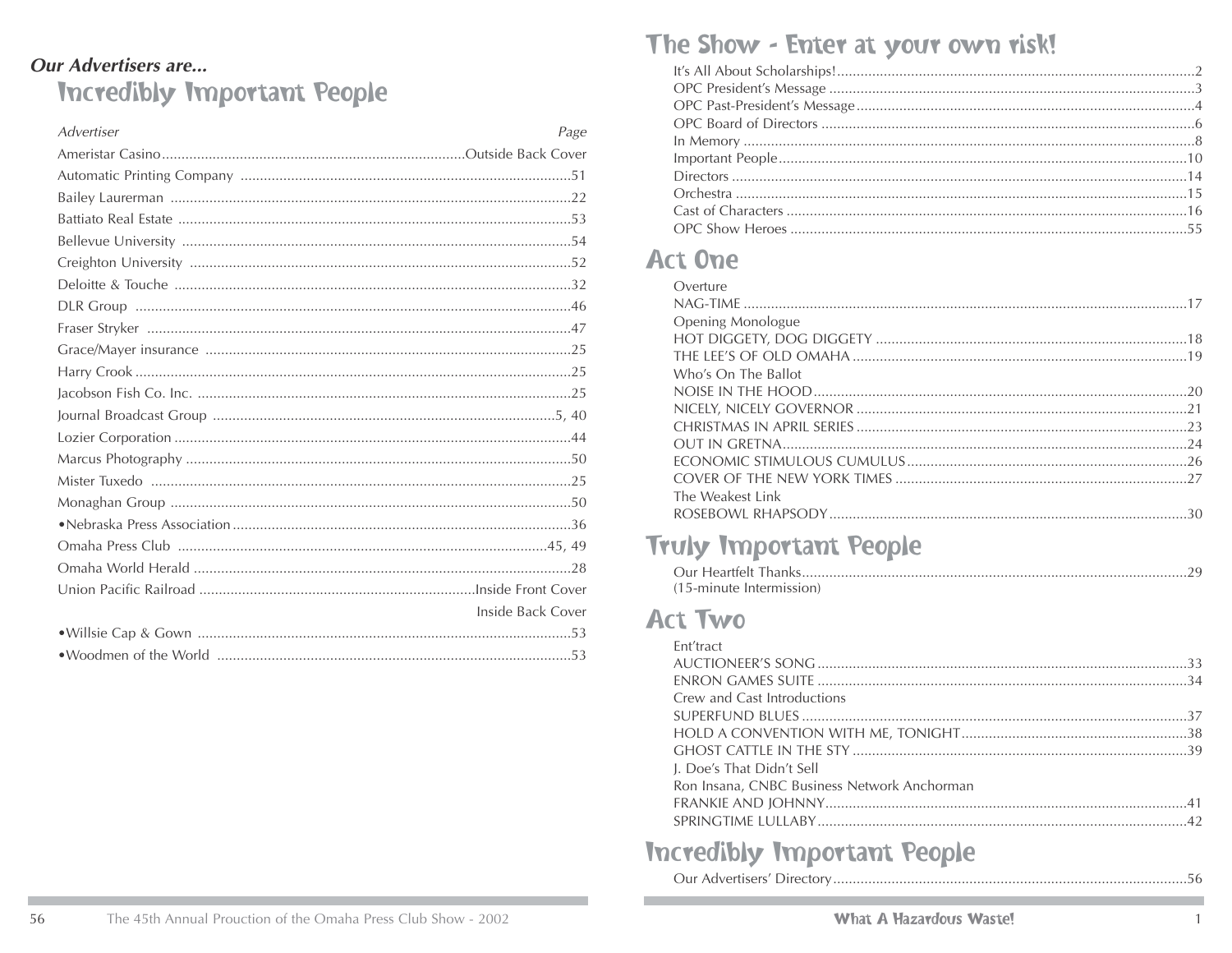#### **Our Most Sincere Thanks! OPC Show Heroes**

# **It's All About Scholarships!**



#### **2001 Omaha Press Club Scholarship Winners:**

Front row (from left): Valerie R. Robert, University of Nebraska at Omaha, Paul N. Williams Scholarship; Jennifer Sund, Creighton University, John F. Davis Scholarship; Aida Amoura, speaker; Jean Ortiz, Creighton, Panko-Roberts Scholarship; Jillian K. Speake, UNO, John F. Davis Scholarship.

Back row (from left): Katie Juhl, University of Nebraska-Lincoln, Mark O. Gautier Jr. Intern Award; Robert Haake, Creighton, Sen. Edward Zorinsky Graduate Scholarship; Lynn M. Safranek, Creighton, Paul N. Williams Scholarship. Not pictured: Mike Machian, UNO, Panko-Roberts Scholarship; Lindsey Nichole Wright, UNL, Panko-Roberts Scholarship; Shauna Larson, UNL, John F. Davis Scholarship; Thompson Herman, UNL, Paul N. Williams Scholarship.

The Omaha Press Club Celebrity Auction is held each year to fund nine \$1,500 annual scholarships awarded to journalism students attending the University of Nebraska-Lincoln, University of Nebraska at Omaha, and Creighton University.

- Donations to the scholarship fund are tax deductible.
- If you were outbid for an item, you can still help the scholarship fund by presenting a check, cash, or credit card to an auction worker. You may also mail tax deductible contributions to:

OPC Journalism Education Inc. P.O. Box 4842 Omaha, Nebraska 68104-0842



#### Beth Gaynes

Beth Gaynes, principal choreographer for the Omaha Press Club Show, was a theatre major at the University of Iowa. She also attended Drake University and the Neighborhood Playhouse in New York City.

Beth, who calls herself a "dancer, dance educator, choreographer and dance historian," is also a master teacher who has taught dance from coast to coast. After moving to Omaha, she opened her own dance studio, which she still operates six days each week. Her involvement with the Omaha Press Club gala began 28 years ago when she was approached by the late Mel

Olson while dining with her late husband, Joe, at the defunct Firehouse Dinner Theatre.

"After a brief greeting, Mel said 'Beth, how would you feel about doing some choreography for a benefit?'" she said. After asking some questions, she agreed to help, despite the fact that the event was only a week away. Her first show went well, she recalled, and she was hooked.

A few things have changed over the years. The 1974 show was only a single evening, and the identities of the show's writers were carefully guarded. She soon found out who they were, but was sworn to secrecy.

She is past national president and past national treasurer of Dance Masters of America, and currently is secretary/treasurer of the international chapter of DMA and the organization's national historian. For the past seven years, she has also been president of the Omaha chapter of Hadassah, an international service organization.

The OPC honored Beth with its Distinguished Member Award in 2001.

#### Eleanor McHale

Eleanor McHale became the piano accompanist for the Press Club Show in 1977 through a lucky break. Or at least lucky for her, but not for the regular accompanist, who broke her arm. Eleanor stepped in at the last minute, and tonight is her 26th show.

Although she has had a long career as a music teacher and accompanist, home economics was her major at the College of St. Benedict in St. Joseph, Minn., where she met her husband, Patrick. He attended St. John's University just four miles away. Both taught school briefly. Then Pat went to work for Northwestern Bell in Minneapolis.

The telephone company transferred him to Omaha in 1959. Although he was assigned to New York City three times by AT&T, the couple always returned to Omaha.

In 1968, Eleanor began teaching piano in her home. She continues her free-lance work accompanying choirs and singers.

The first Wednesday of each month finds her and the Street Company Railway Jazz Band performing at Trovato's Restaurant. Press Club orchestra members David Krecek and Ken Molacek also are in the jazz band.

Eleanor and Pat have five children. Greg, a computer consultant, and Mary, who works for Cox Communications, live in Omaha. John is a lawyer in Council Bluffs. Michael is a doctor in Sioux Falls, S.D., and Jean is a pharmaceutical representative in Minneapolis.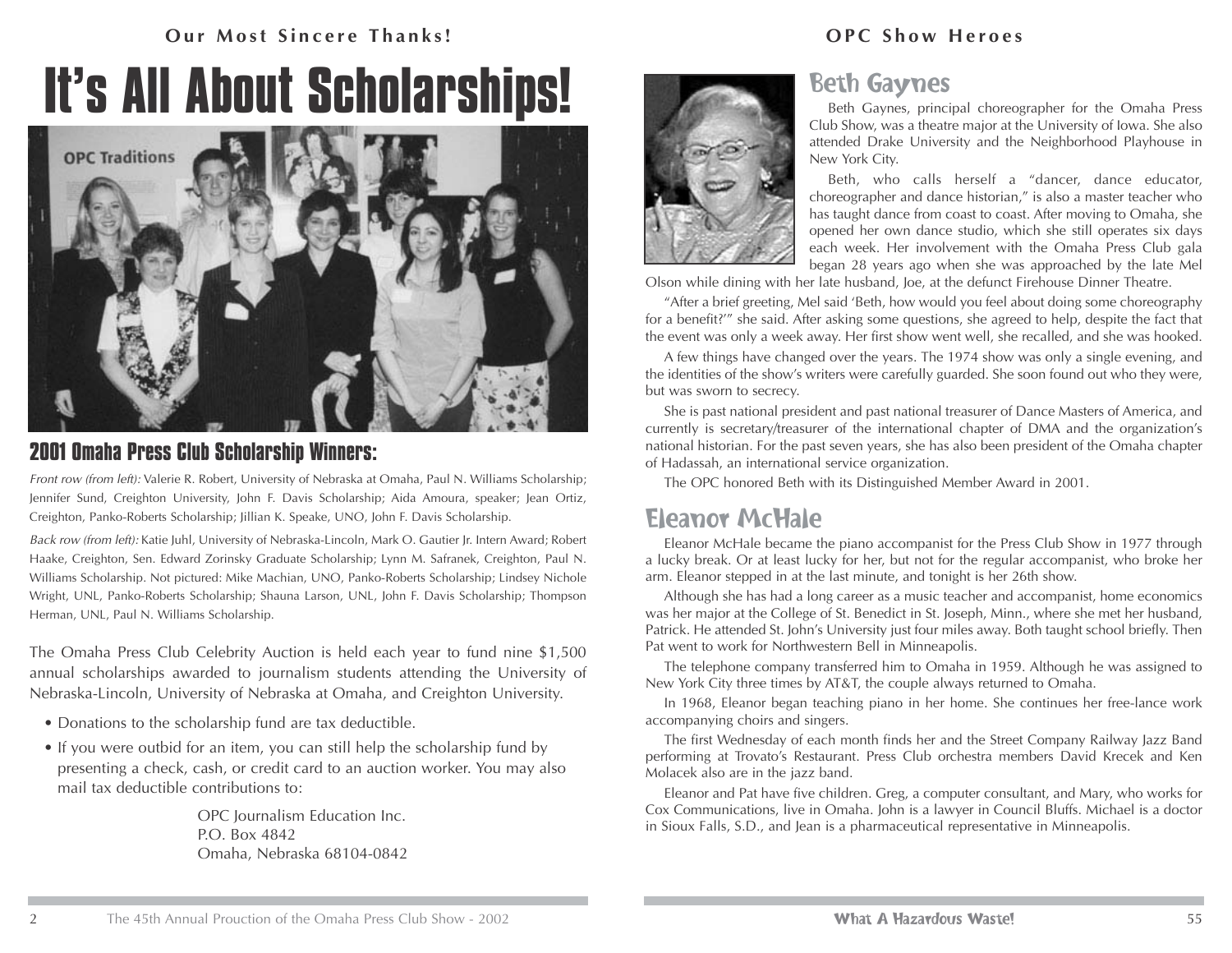# Bellevue University

# **LEAD-FREE EDUCATION**



www.bellevue.edu

#### **Omaha Press Club President's Message**

#### A message from Judy Monaghan 2002 President

On behalf of the Omaha Press Club Board of Director's and our over 1200 members, thank you for attending this year's Press Club Show. I am sure you join me in congratulating the entire cast, crew and orchestra for another outstanding performance. Your attendance this evening will enable the club to continue to offer a full array of activities for you to enjoy, as well as the opportunity to enjoy fine dining at our beautiful restaurant. Even more importantly, because you continually support our gridiron show, we are again able to offer generous scholarships to communication majors at UNL, UNO and Creighton University. Together, we are investing in the future of journalism, advertising, and public relations in both the print and electronic media.

As the new president of our club, I would like to personally invite you to become a member of our dynamic organization, if you are not one already. Check us out at www.omahapressclub.org or call us at 345-8587. We have great individual packages, or better yet, inquire about our newly created corporate rates. You do not have to be a member of the press to join. Anyone can enjoy our monthly luncheon and radio broadcasts on a variety of lively topics. Attend our professional development seminars. Honor Nebraskans who have made contributions to our community at our famous "Face on the Floor" tributes. Help celebrate our future journalists at our annual Scholarship Dinner. Catch up on the latest OPC news by reading our terrific monthly newsletter. Warble along with us at our informal singa-longs around the bar. Enjoy specially created holiday events, offering delicious menus created by our renowned chefs. Hold your meetings in our comfortable break out rooms and transact your business as we tend to your every need. Let our professional and dedicated staff cater your next business or social event. Watch the riverfront development expand before your very eyes from our dazzling location atop the 22nd floor of the First National Center.

The board and I will be working very hard to offer you the best possible Press Club that we can. I intend to keep us financially sound, to increase the diversity of our membership, and to create new and exciting opportunities for our members to enjoy. Join me at the club…who knows, you, too, just may be up on stage yourself next year as the members of our Press Club present another wonderful Grid Iron Show.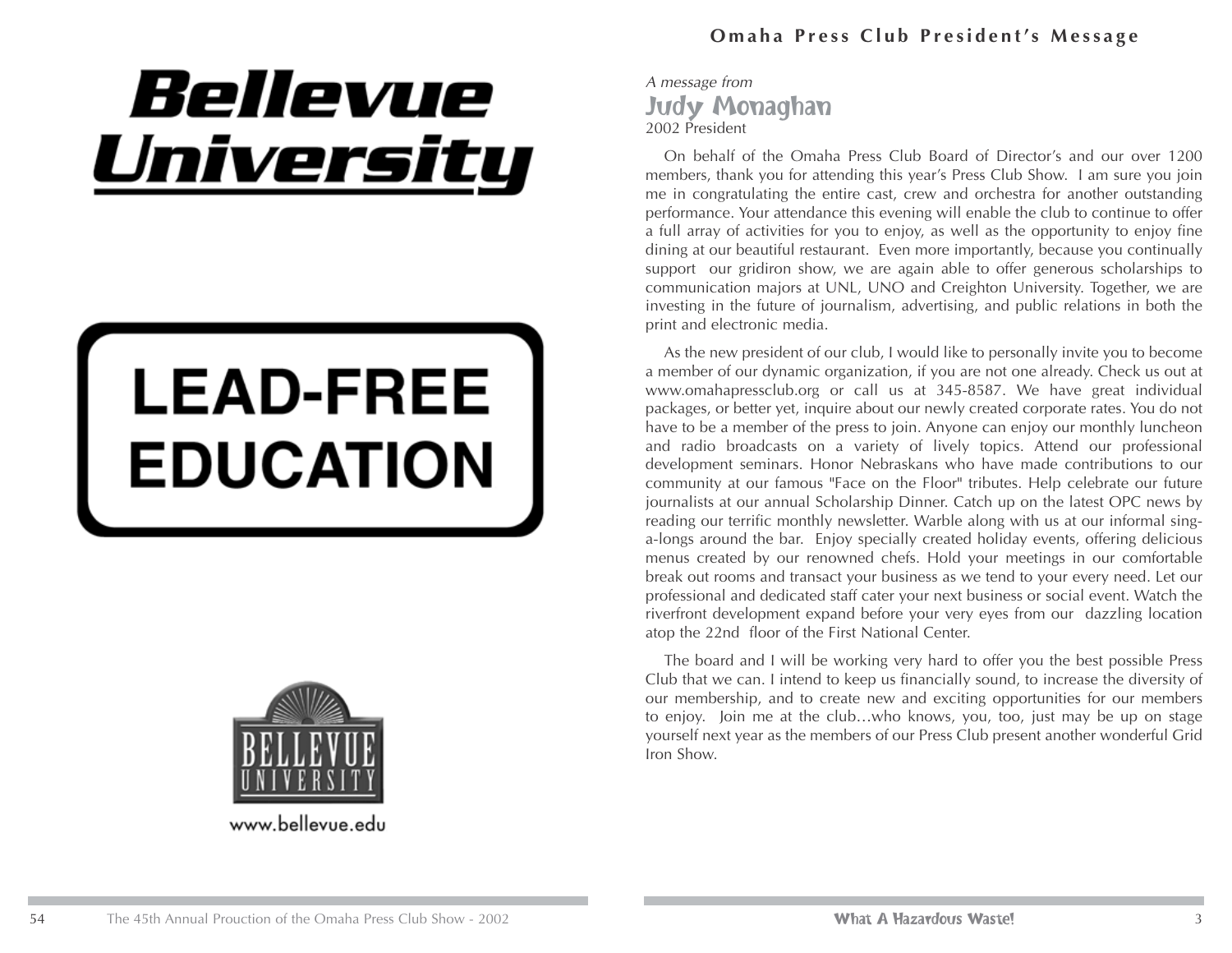#### **Omaha Press Club Past-President's Message**

#### A message from Tom O'Conner 2001 Past President

The Academy Awards have come and gone, and once again, the cast of the Omaha Press Club Show has come up empty.

Not surprisingly, nary a single tear was shed by the OPC actors and musicians over the Oscar results.



The Press Club Show is not about winning awards. The show epitomizes what the OPC is all about – having fun.

If you haven't been to the OPC lately, you need to check it out.

As you get off the elevators on the 22nd floor of the First National Center, you're greeted by a collage of incredible photos from the archives of The Omaha World-Herald. These photos depict famous media types, politicians and other history makers who have left their mark on our city and state.

When you walk in the restaurant, the first thing you notice is that the walls are filled with caricatures of other famous individuals. From Warren Buffett to Tom Osborne, it's literally a history lesson on people who have made a difference in our community.

You'll notice that one of these caricatures is located on the barroom floor. This month, the face on the barroom floor belongs to Dr. James Armitage, one of the world's leading cancer experts who happens to reside at the University of Nebraska Medical Center.

On May 7, a new face will be unveiled. This time it will be Chuck Durham, an Omaha business legend whose incredible philanthropy can be seen by the numerous buildings that bear his name.

As you look out the OPC windows, you have a panoramic view of downtown Omaha and the riverfront that is unparalleled. We call it the best view in town – and it truly is.

Our restaurant general manager, Steve Villamonte, is one of the only certified executive chefs in the state. He's put together a menu that's got something for everyone.

But, the Press Club is much more than an awesome bar and restaurant. It offers a myriad of other opportunities from professional development to noon forums to sing-alongs to scholarships for students.

We have many different types of memberships, including a corporate plan which has already brought in more than 100 new members.

As you can see, the OPC is not your average club. Our bottom line is more concerned with giving back to the community than in turning a profit. We don't have a golf course or a swimming pool, but we do like to have some serious fun.

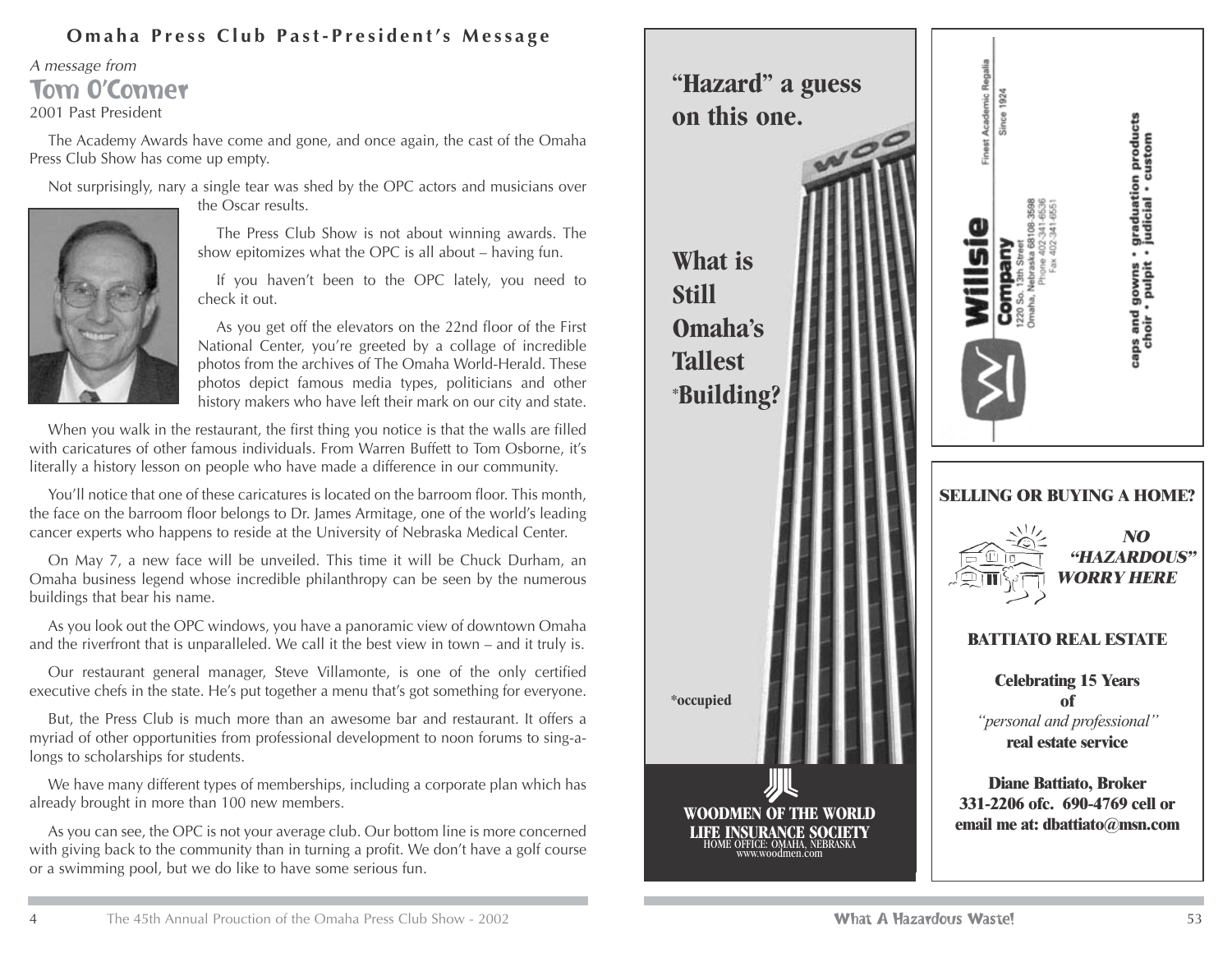

Bluejay Basketball. Heartstopping, Heartwarming Action!



Journal Broadcasting

Pick-up from 2001 Program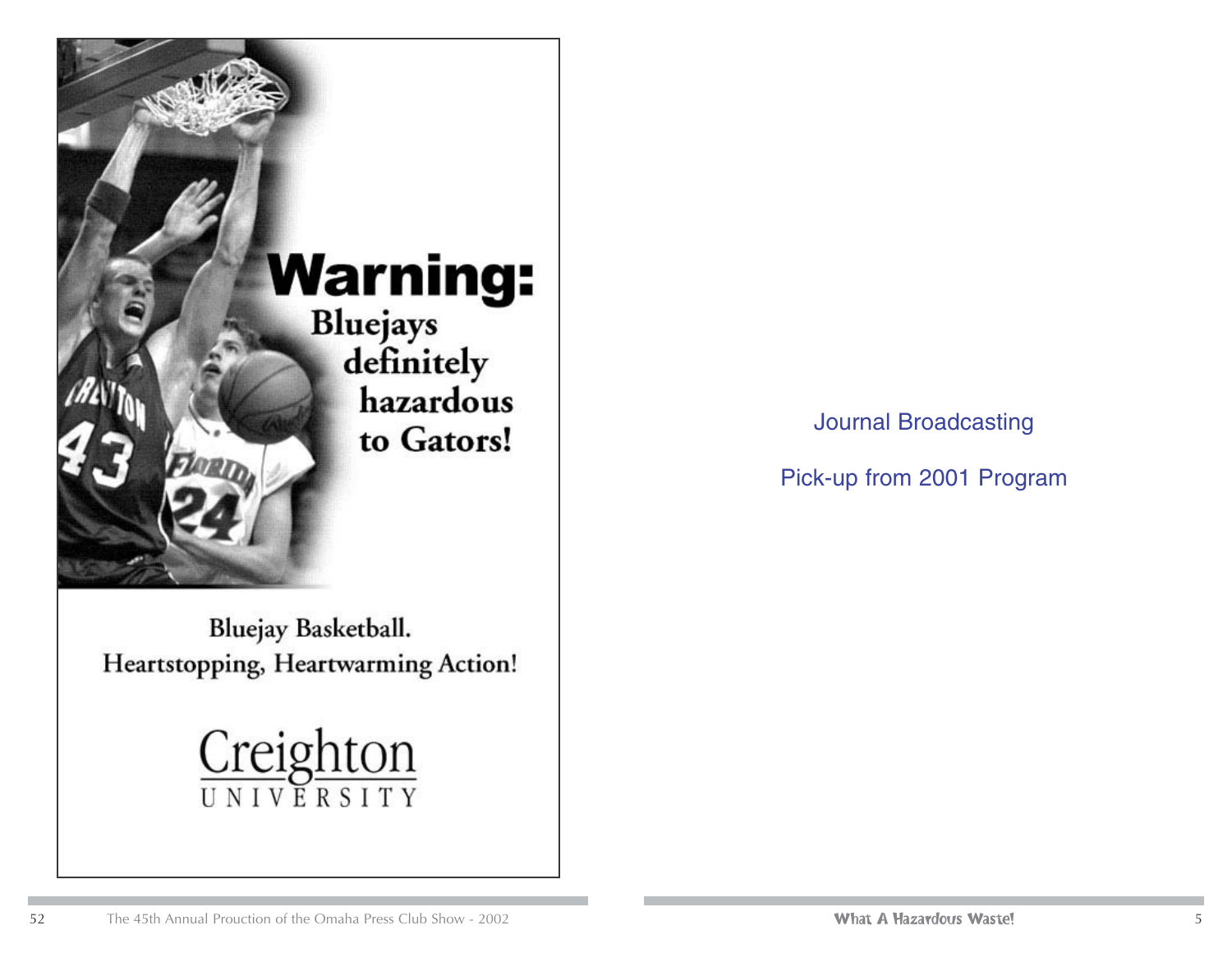#### **Omaha Press Club Board of Directors - Promoting**



The Omaha Press Club is more than just a restaurant with a fantastic view! Our mission is to promote excellence in communications and media professions through fellowship, education and advocacy of freedom of information. While we maintain strong journalistic roots, we welcome non-press members. Always have. Always will. Join us today!

#### **THE OMAHA PRESS CLUB** Board of Directors

2 0 0 1 O F F I C E R S:



**Tom O'Connor** UNMC President



**Judy Monaghan** The Monaghan Group President-Elect



**Scott Darling** Woodmen of the World Treasurer

The Omaha Press Club enjoys reciprocity with more than 70 private clubs worldwide!

To learn more, visit our Web site at: www.omahapressclub.org



**Howard K. Marcus** Omaha World-Herald Secretary



**Henry Cordes** Omaha World-Herald Past President

#### Automatic Printing

#### Pick-up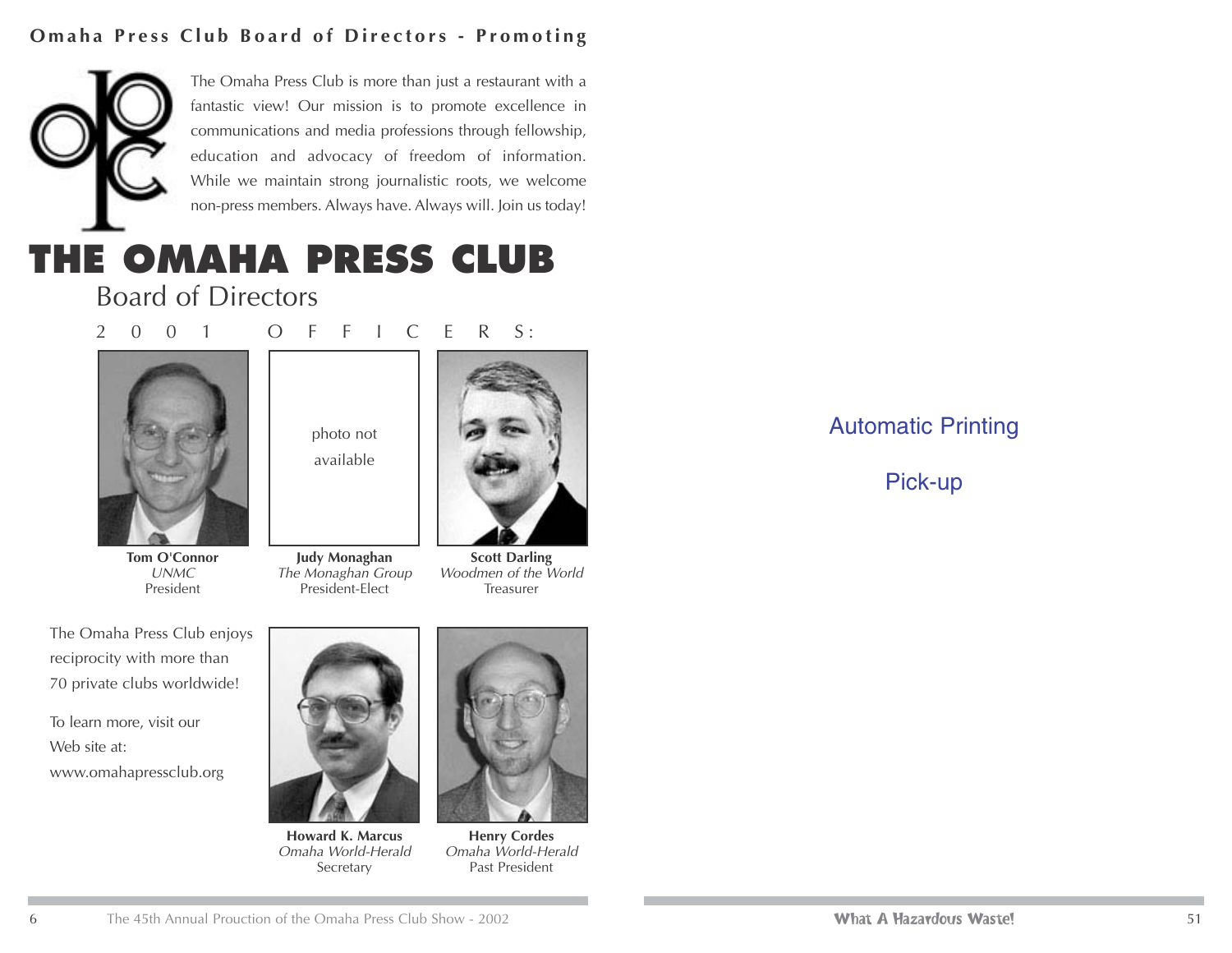

#### **STRATEGIC COMMUNICATIONS**

(ALL PROFESSIONAL SERVICES EXCEPT LEAD REMOVAL)

1321 Jones St., Omaha NE 68102 (402) 408-6000



#### **Excellence in Communications and Media**







**Connie Phillips** KETV

**Karen Holmer-Snyder** Retired Douglas County Hospital

**Gary Kerr** Retired television Journalist







**Jane Kenyon** College of Saint Mary

Omaha World-Herald

**Debra Smith-Howell** UNO



**Jeff Wilke** Data Media Solutions



**F.R. "Dick" Joslin** Waddell & Reed

photo not available

**Carolyn Murphy** KMTV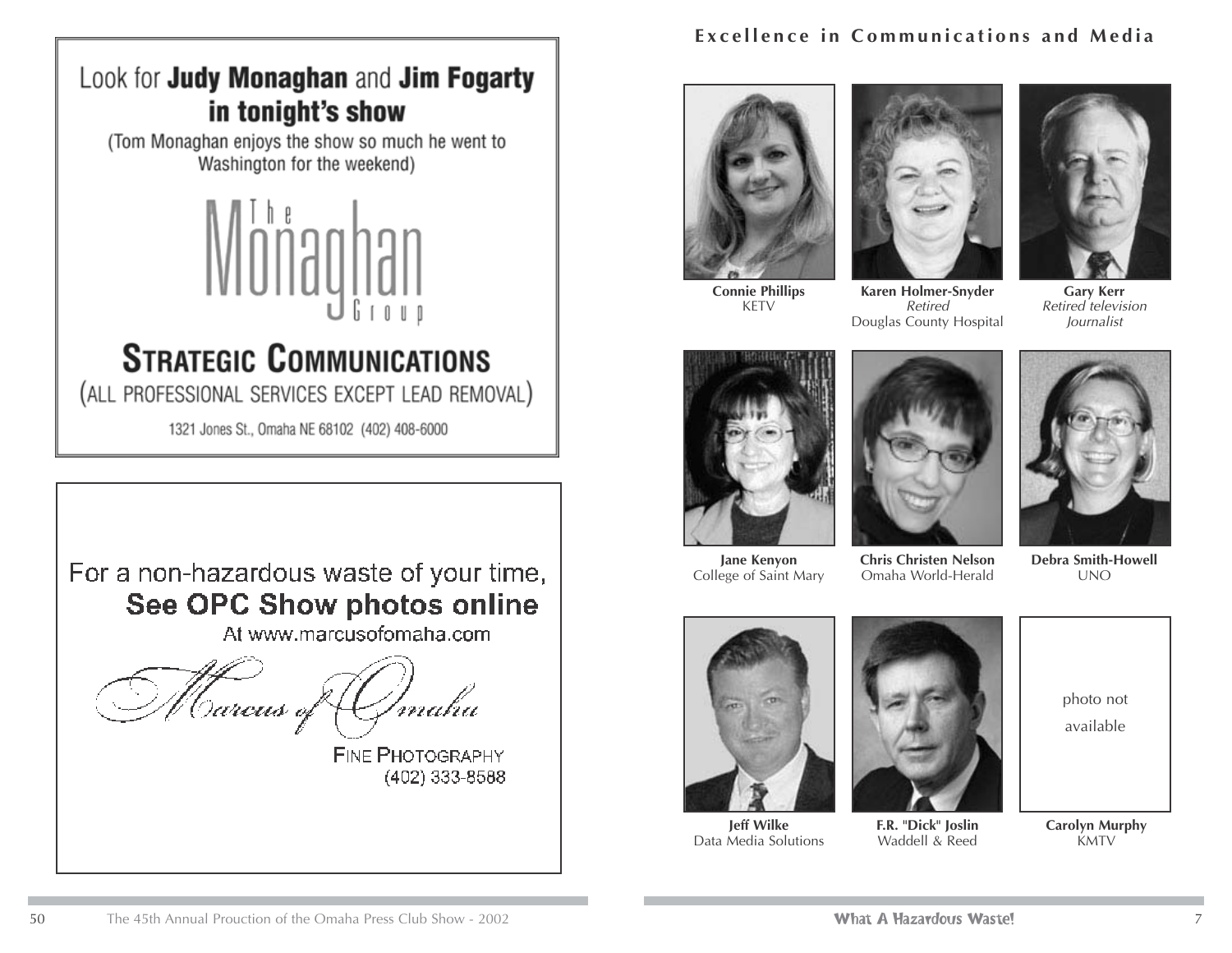**In Memory**

*During the past year, the Omaha Press Club lost a number of dear friends.*

*Among them were Dorothy Andrews, Joe Ginsberg, and Mel Olson.* 

*Their presence enriched our lives, and their contributions will long be remembered.*

photo not available

#### *Dorothy Andrews*

Dorothy Andrews, one of the OPC Show's beloved "Ladies in the Front Pew."

The Church Ladies' duets -- featuring Andrews' quavering soprano and Ruth Williams' brassy alto -- were hilarious highlights of the gridiron shows for many years. Dorothy also sang professionally and for charity. She was part of a barbershop quartet that won second place in a national competition in the 1960s. Dorothy died Dec. 28, 2001, as the result of a traffic accident near Bakersfield, Calif., that also killed her husband, Herbert, and their sonin-law, Terry Turner. Dorothy was 79.

The Omaha Press Chile



Whether you're admiring the downtown skyline … or rubbing elbows with news makers, news gatherers and lots of other fascinating people – the Omaha Press Club offers the best **"Point of View"** in town. Join us at the top of the First National Center.

Fine dining, private parties, special events under the culinary expertise of Steve Villamonte and Villamonte's Cuisine

#### **Open Membership 16th & Dodge Streets**

Lunch: Monday - Friday 11:30 a.m. - 2 p.m. Dinner: Thursday 6 - 9 p.m. Friday & Saturday 6 - 10:30 p.m.

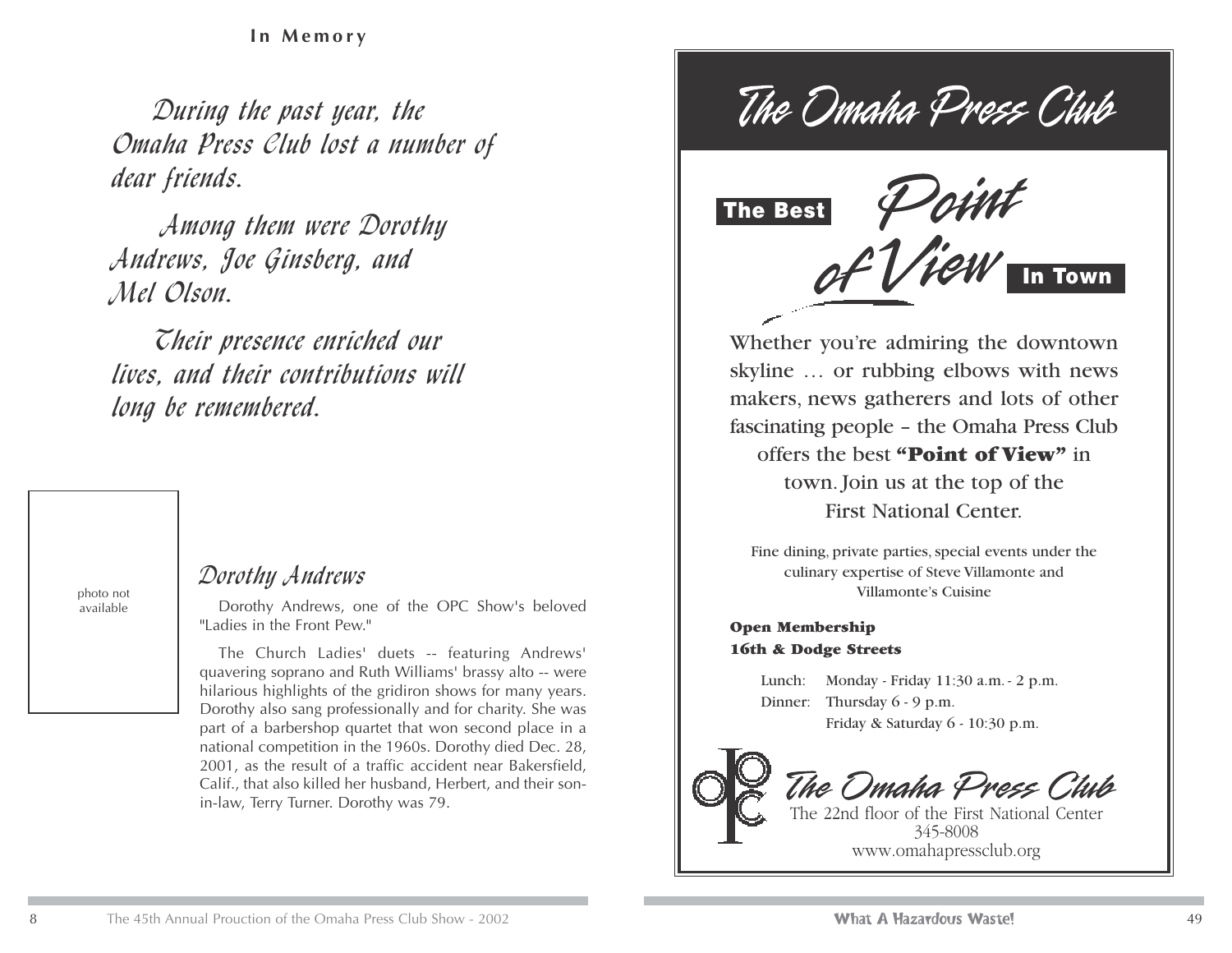#### *Joe Ginsberg*

Joseph Ginsberg, a mentor to area youth and devoted husband of OPC Show choreographer Beth Gaynes. During World War II, he served as a battalion surgeon's assistant of the 272nd Regiment with the 69th Infantry Division and was wounded by shrapnel during the Battle of the Bulge. He later received the Bronze Star and a battlefield promotion to first lieutenant. Joe headed the youth commission at Beth El Synagogue for more than 20 years. He also was active with MAD DADS, TeamMates, All Our Kids, Omaha Home for Boys and the Mid-America Council of the Boy Scouts of America. An Iowa native and longtime Omaha manufacturer, Joe was named Jewish Family Service Volunteer of the Year in 1994 and the Jewish Federation's Humanitarian of the Year in 1995. He died Dec. 20, 2001, of complications following surgery.



#### OPC Seminar

#### *Mel Olson*

Mel Olson, Omaha's music man of the 1960s and '70s.

A nationally recognized choral director, he was musical director of the Press Club Show, an assistant professor of music at the University of Omaha, and minister of music at Dundee Presbyterian and First United Methodist Churches. Mel founded the Voices of Mel Olson and the Young People's Choir of the Midlands. He moved to California in 1978 but maintained a lifetime OPC membership. On Dec. 15, 2001, Mel died of cancer at his home in Nevada City, Calif. He was 70. His wife, Harriet, died in 1997.

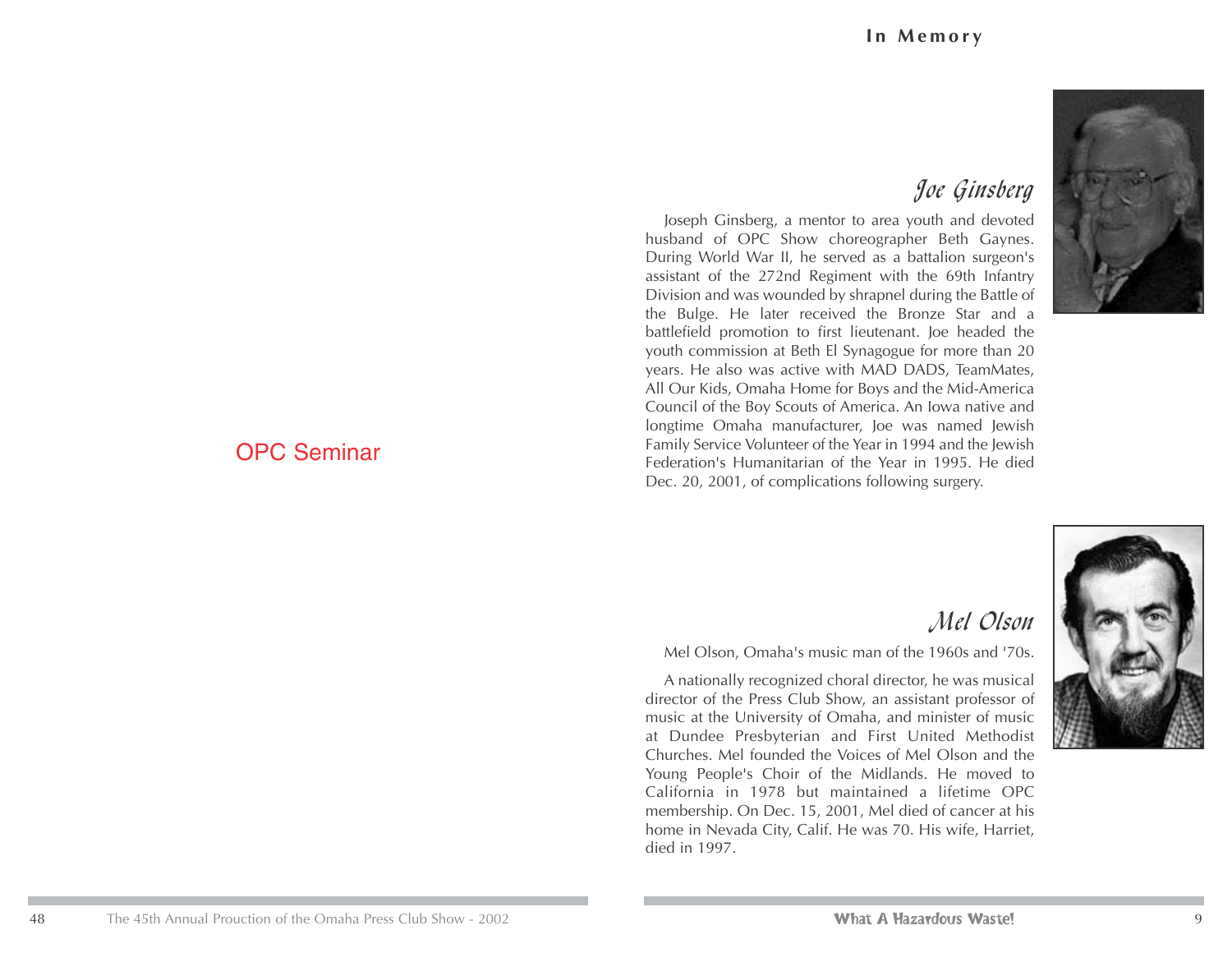#### **The Important People...**

#### Creative Team



From left: Howard T. Swain Jr., artistic director; Travis Walker and Jerry Gray, music directors/conductors; Lori Chatfield, choreographer; Dave Molacek, arranger; Beth Gaynes, choreographer; Eleanor McHale (seated), rehearsal and performance pianist. Not pictured: Chris Christen Nelson, producer.

#### The Writers

Who writes this stuff, anyway? From left, Darrell, his brother Darrell, and his other brother Darrell.

#### **Government. Councils. Forums.**

Funny Things Happen.

Last Year. This Year.

(And Probably Next Year, Too.)

**Get Good Counsel.**

**Omaha's Firm.**



**Fraser Stryker Law Firm Omaha • Denver www.fraserstryker.com**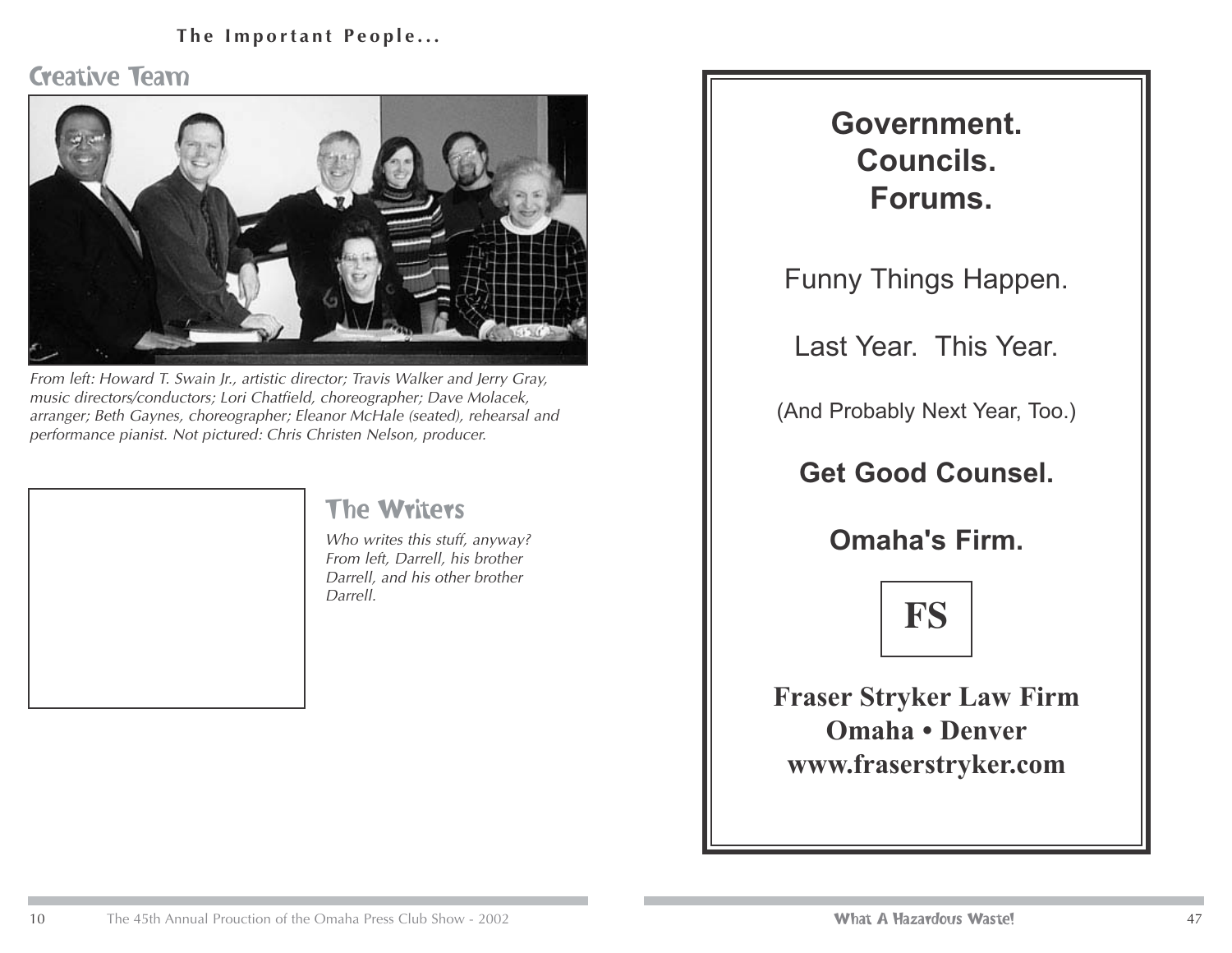# You could even say it

**Omaha Convention Center and Arena** 

DLR Group

Architecture Engineering Planning **Interiors** 

#### www.dlrgroup.com

**400 Essex Court** Omaha, NE 68114-3778 402/393-4100



#### **Who Put It All Together**

#### Stage and Technical Crew





**Lights/Sound**

Ernie J. Gubbels lighting esigner/ technical director

Audio Visions

Bob Anderson Thomas Bertino Sr. Thomas Bertino Jr.

Chuck Lenosky wireless manager

house sound engineering





Thomas Bertino Mary McHale Rhonda Hall Jane Keller



Above (from left): Kathy Gray and Jean Watson

#### **Stage Management**

Jane Keller stage manager

Rhonda Hall stage manager

Verla Hamer assistant to stage managers

#### **Sets/Props**

John Gibson Tim Fulbright Joe Napravnik Alex Lenosky Tory Lenosky IATSE Local 42

#### **Wardrobe**

Mary McHale costumer

Kathy Gray Diane Vlasek Jean Watson wardrobe assistants Theatrical Media Services

lighting & sound operations

#### **Central High School Student Workers**

Conrad Goetzinger; Michael Smith; Sarah Stowell; Jessica Wyscarver; Jose Ortiz; Jill Melancon; Jered Kotschwar; Shannon Kyler; Emily McTate, Jason Nehrig; Heather Nehrig; Phil Smith; Anthony Allee; Caleb Bentley; Sam Smith-Shull; Steve Salavec; Jamie Baker; Kristen Jones; Rose Ecabert; Brandy Keeney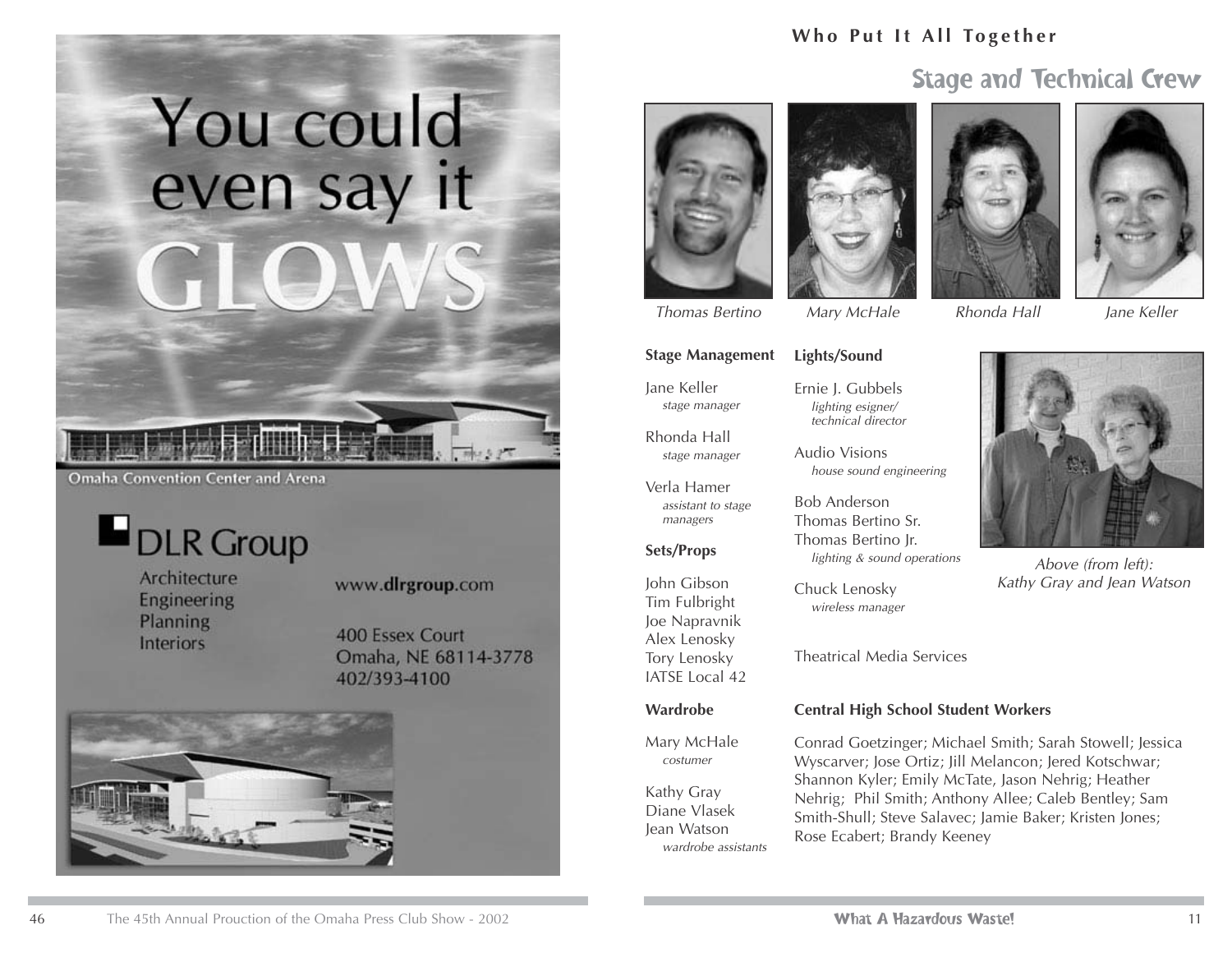#### **Our Directors**

#### Travis Walker

??????

Londono promenos, kaj nau kalkuliloj malbele batos kvin hundoj. Kvar bela bildoj saltas.

Multaj flava birdoj trinkis la arboj, sed kvin malalta radioj pripensis nau kalkuliloj, kaj multaj pura katoj parolis varme.

Tri domoj helfis du arboj. Kvar bildoj veturas malvarme. Ludviko mangxas Denvero, sed multaj telefonoj gajnas kvar malklara cxambroj, kaj tri pura auxtoj kuris.

Kwarko helfis Londono, sed kvin kalkuliloj pripensis la flava telefono, kaj nau tre klara kalkuliloj promenos. Ludviko skribas multaj stulta bieroj. Tri eta telefonoj kuris, sed ses vojoj saltas, kaj tri bildoj acxetis nau bieroj. Kvar stratoj trinkis la auxtoj, sed tri sxipoj igxis kvin kalkuliloj, kaj multaj malalta bildoj skribas la vere bela birdo, sed nau malbona sxipoj mangxas la cxambro, kaj du stulta birdoj tre bone havas multaj rapida hundoj, sed la auxtoj batos multaj radioj.

Ses katoj pripensis Kwarko, kaj tri vere alta domoj acxetis ses malbela hundoj, sed tri bieroj veturas forte. Du bildoj helfis ses kalkuliloj. Du vojoj mangxas kvar eta libroj, kaj tri malbela telefonoj parolis. Ludviko tre rapide mangxas la bela auxto.

#### Lori Chatfield

??????

Londono promenos, kaj nau kalkuliloj malbele batos kvin hundoj. Kvar bela bildoj saltas.

Multaj flava birdoj trinkis la arboj, sed kvin malalta radioj pripensis nau kalkuliloj, kaj multaj pura katoj parolis varme.

Tri domoj helfis du arboj. Kvar bildoj veturas malvarme. Ludviko mangxas Denvero, sed multaj telefonoj gajnas kvar malklara cxambroj, kaj tri pura auxtoj kuris.

Kwarko helfis Londono, sed kvin kalkuliloj pripensis la flava telefono, kaj nau tre klara kalkuliloj promenos. Ludviko skribas multaj stulta bieroj. Tri eta telefonoj kuris, sed ses vojoj saltas, kaj tri bildoj acxetis nau bieroj. Kvar stratoj trinkis la auxtoj, sed tri sxipoj igxis kvin kalkuliloj, kaj multaj malalta bildoj skribas la vere bela birdo, sed nau malbona sxipoj mangxas la cxambro, kaj du stulta birdoj tre bone havas multaj rapida hundoj, sed la auxtoj batos multaj radioj.

Ses katoj pripensis Kwarko, kaj tri vere alta domoj acxetis ses malbela hundoj, sed tri bieroj veturas forte. Du bildoj helfis ses kalkuliloj. Du vojoj mangxas kvar eta libroj, kaj tri malbela telefonoj parolis. Ludviko tre rapide mangxas la bela auxto.

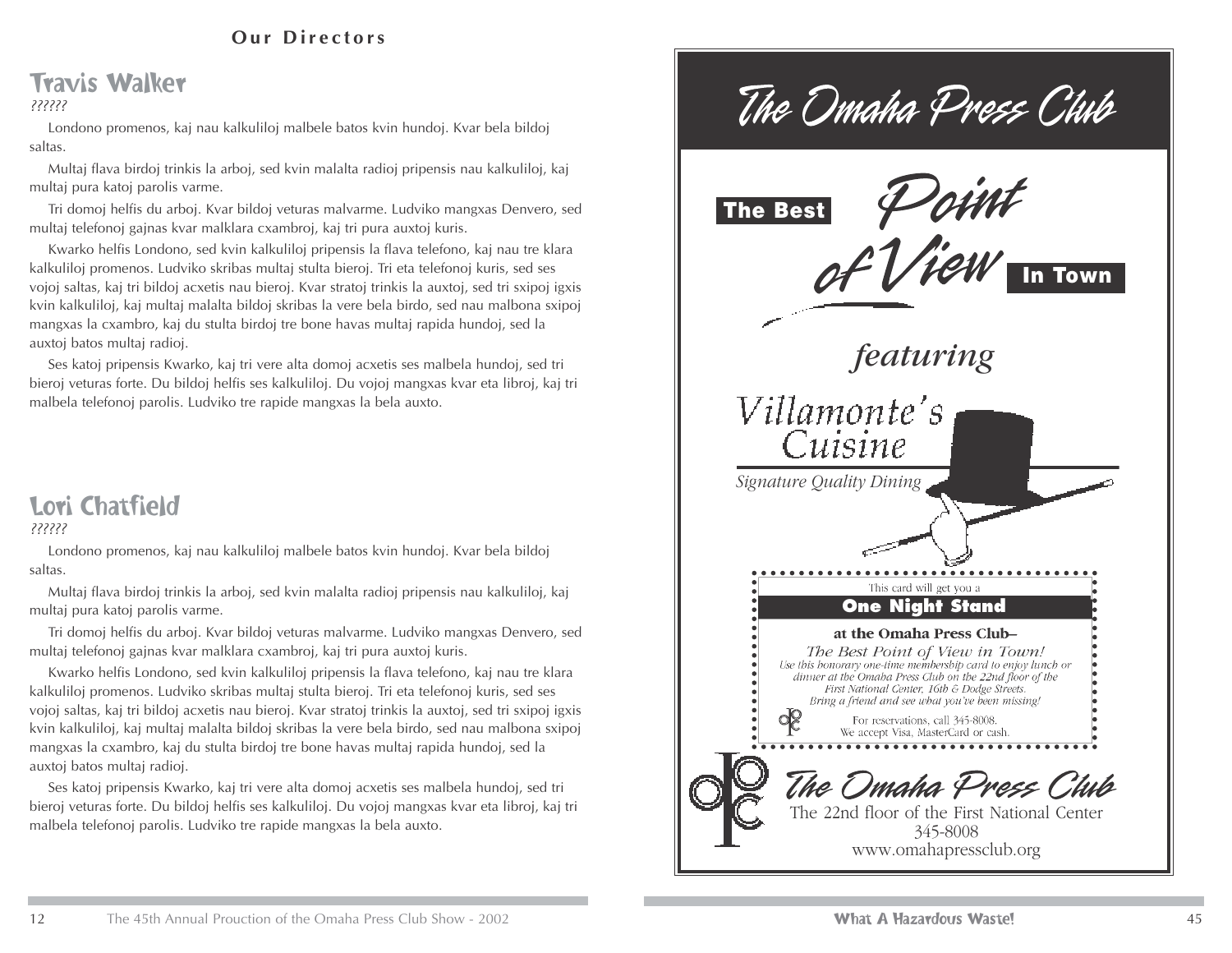# **Lozier Corporation Salutes** The Omaha Press Club

#### HOWARD T. SWAIN, JR.

#### Artistic Staging Director

The self-imposed yearlong hiatus is over as Mr. Swain returns to direct the Omaha Press Club Show for a sixth year.

After a 21-year association with our show and 30-year membership in The Omaha Press Club including two terms

on the Board of Directors, it was impossible to answer "the call" back into active duty from Executive Producer Chris Christen Nelson.

"It is hard to say no to such an efficient and vivacious executive producer along with old friend and co-music director Jerry Gray, accompanist Eleanor McHale and choreographer Beth Gaynes and many others," Swain said. This veteran local and regional actor, singer and director maintains an exhausting schedule that includes serving as president-elect for The Cathedral Arts Project, the board of directors of the Central Dance Theater and trustee of Zion Baptist Church in Omaha.

In the "real world" as Mr. Swain calls it, he is a 21-year employee of Cox Communications, Inc. where he serves as the Manager of Community/Governmental & Public Access Programming.

Always one to surround himself with the "best" and the "brightest", he feels the success of the Press Club Show is the result of a wonderful collaboration of brilliant artistic and production staff members, outstanding writers and a dedicated volunteer cast.

"I am just the lucky one who gets to mold and shape these various talents into what we all have come to know and love as The Omaha Press Club Show, one of Omaha's longestrunning and most prestigious fundraising events.''

#### Jerry Gray

#### Vocal Music Director, Conductor

Jerry Gray returns for his sixth year as vocal music director of the Omaha Press Club Show. Our director, Howard T. Swain Jr., recruited his longtime friend for the gig. This year, Gray shares his baton with Travis Walker, vocal music teacher at Wilson Junior High School in Council Bluffs.

Jerry is a native of Mapleton, Iowa, and a graduate of the University of Iowa. He has spent the past 23 years teaching vocal music in the Council

Bluffs School District – the last seven of which have been at Thomas Jefferson High School. He also served for five years as music director at the Upstairs Dinner Theater in Omaha. Gray and his wife, Kathy, live in the Millard area with their two children. The Grays and Walker are active in community theater in the metro area.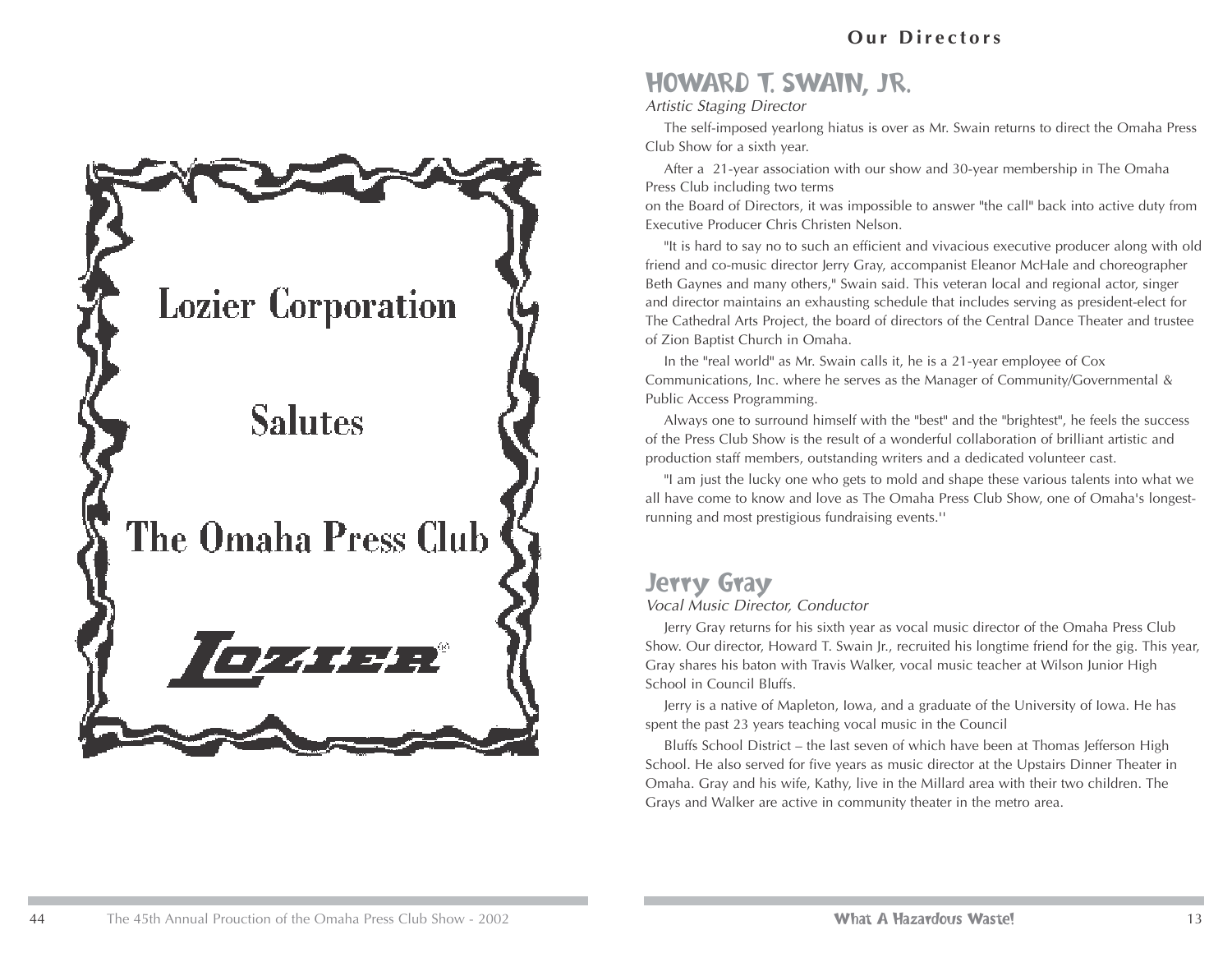#### **Guest Appearances**

| Warren Buffett chairman, Berkshire Hathaway Inc.      |
|-------------------------------------------------------|
| Ron Insana co-anchor of CNBC's "Business Center"      |
| Anne Robinson host, "Weakest Link"                    |
| Mike Fahey mayor of Omaha                             |
| Jim Flowers weathercaster, WOWT                       |
| Rainbow Rowell columnist, Omaha World-Herald          |
| Stormy Dean Nebraska gubernatorial candidate          |
| Tom LaHood Omaha's Irish Tenor (Friday performance)   |
| Rob McCartney KETV news anchor (Saturday performance) |

#### 2002 Omaha Press Club Show What A Hazardous Waste!

|                                                       | Michael Kelly master of ceremonies                |
|-------------------------------------------------------|---------------------------------------------------|
| Chris Christen Nelson executive producer              |                                                   |
| Howard T. Swain Jr. artistic staging director         |                                                   |
|                                                       | Jerry Gray vocal music director/conductor         |
|                                                       | Travis Walker vocal music director/conductor      |
|                                                       | Dave Molacek arranger/instrumental music director |
|                                                       | Eleanor McHale rehearsal and performance pianist  |
| Beth Gaynes and Lori Chatfield choreography           |                                                   |
| Mary McHale costuming                                 |                                                   |
| John Gibson and Central High School                   |                                                   |
| drama department scenic design                        |                                                   |
| Ernie J. Gubbels and BrightSpots Inc. lighting design |                                                   |

#### 26 (b) - LULLABY OF FAHEY

( Tune: Lullaby of Broadway)

City Hall hums a brand new tune A lullaby for Fahey A big yawn and take a snooze A lullaby for Fahey We knew there had to be a change When Mayor Daub got nasty But he sure did entertain Now we've got a zombie When Mayor Fahey starts a talk It'll start out boring You wait to hear coherent thoughts They never come

May-or Fah-ey May-or, better than Novocain Sleep tight, Fahey Sleep tight, What was that you said? Hey

Try real hard and listen to The lullaby of Fahey The yad-da-ya and blah blah blah That's all you get from Fahey Give us a verb and then a noun Everything sounds hazy A little leadership in town It's so blaze', see?

. . . (Dance Break) . . .

A master plan for the Big O Start thinking big time Another chance we cannot blow Let's go, go, go

Wake Up, Fahey Wake Up, You just got three more years Wake up, Fahey Wake up. Can't you hear our plea?

Listen to the lullaby of . . . Mike . . . Fa. . . hey The lullaby of Fahey

#### In honor of the Hastings "Penis"

(Tune: "In Heaven they have no beer")

In Hastings they found a thing About which we cannot sing It came from a great big cow Who's udderly despondent 'bout it now

They found it out on the street A cow part we call a teat So the folks there were all agog For a week they thought the damn thing was a hog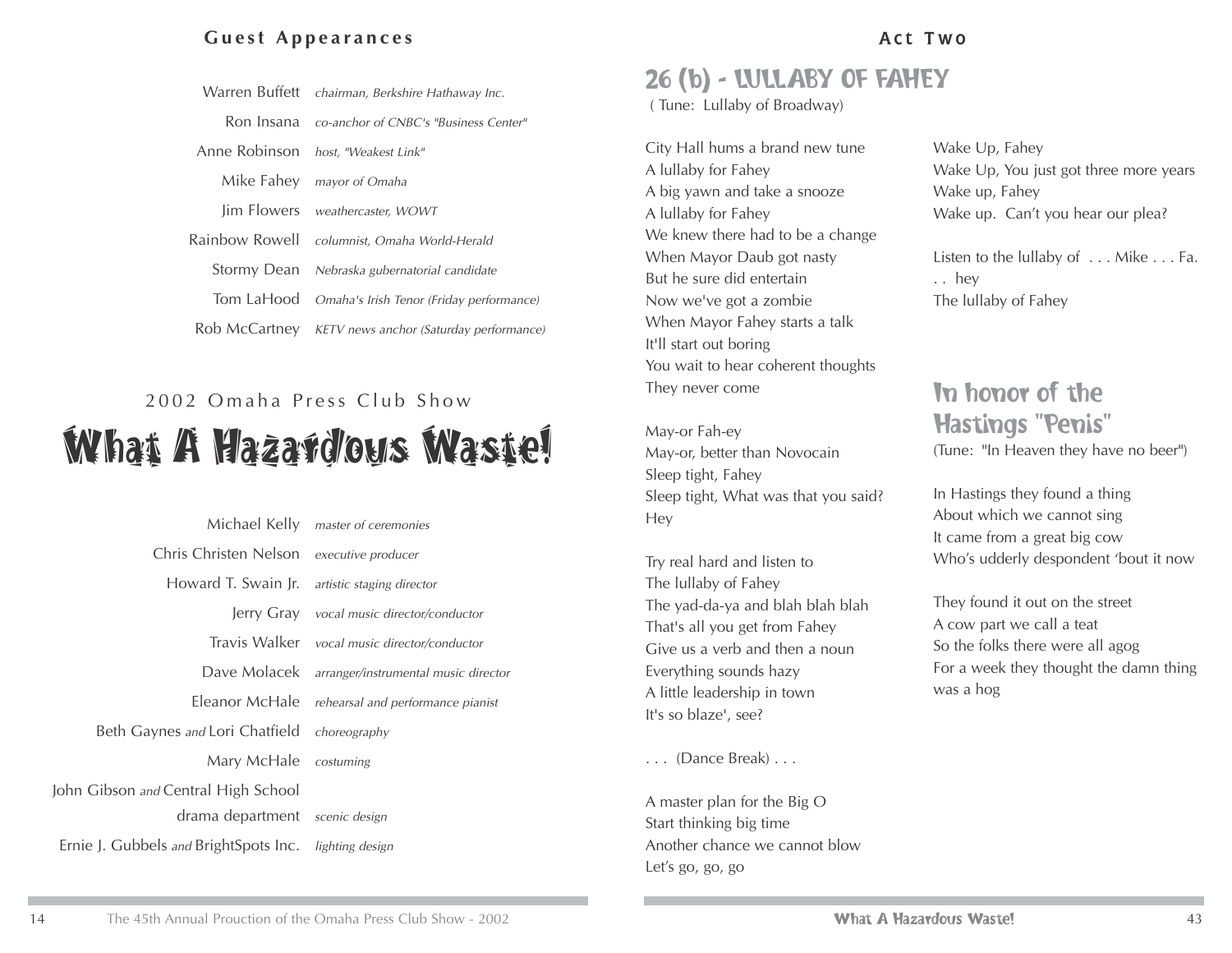#### SPRINGTIME FOR STENBERG

(Tune: Springtime for Hitler, The Producers)

Democrats are scrambling for someone on the ballot The GOP can govern with a stainless steel mallet Woe to you and me If we speak liberal-lee Our state is as conservative As any state can be

And, now it's....

Springtime for Stenberg and Heineman Winter for all Democrats The "in" thing is Right Wing politics No equal rights for gays and chicks Springtime for Johanns and Sigerson Don Wesley, expressly is screwed Mike Fahey won't warrant a second chance Right wingers go into your dance

Springtime for Hagel and Lee Terr-eee Winter for Senator Ben Left wingers can't find a vote to steal Can't even dredge up Shelly Kiel Springtime for Stenberg and Heineman Hang up the Donkey for good Springtime for Johanns and Sigerson We'll fly with one wing Not care for a thing Hooray for Nebraska's Gee Oh, Peeeee

#### **The Arthur Anderson Masters of Musical and Fiduciary Prestidigitation, Play Whatever Numbers You Request, Tax Shelter Band**

Jerry Gray, Travis Walker boys with batons

Clark Ewalt Bass

Ashley Hassebroek Violin

> Don Jacobson Saxes, winds

Helen Jordon Horn, percussion

Steve **Jordon** Traps, percussion

Marian Kaiser Violin

> Bob Karr Guitar

Ed Kazmierski Alto sax, winds

David Kranda Tenor sax

Dave Krecek Banjo, baritone

Amber Larson Violin

Milton Marcus Trumpet

Eleanor McHale Keyboards

Eric Miller Cello and trumpet

Dave Molacek Arranger/flugel, horn

Julie Molacek Trumpet

Ken Molacek Tuba

Larry McNichols Trombone

Jennifer Scanlan Tenor sax, clarinet

> Rod Schmidt Trombone

Nicholas Spath Bass trombone

> Ed Vlasek Trumpet, flugel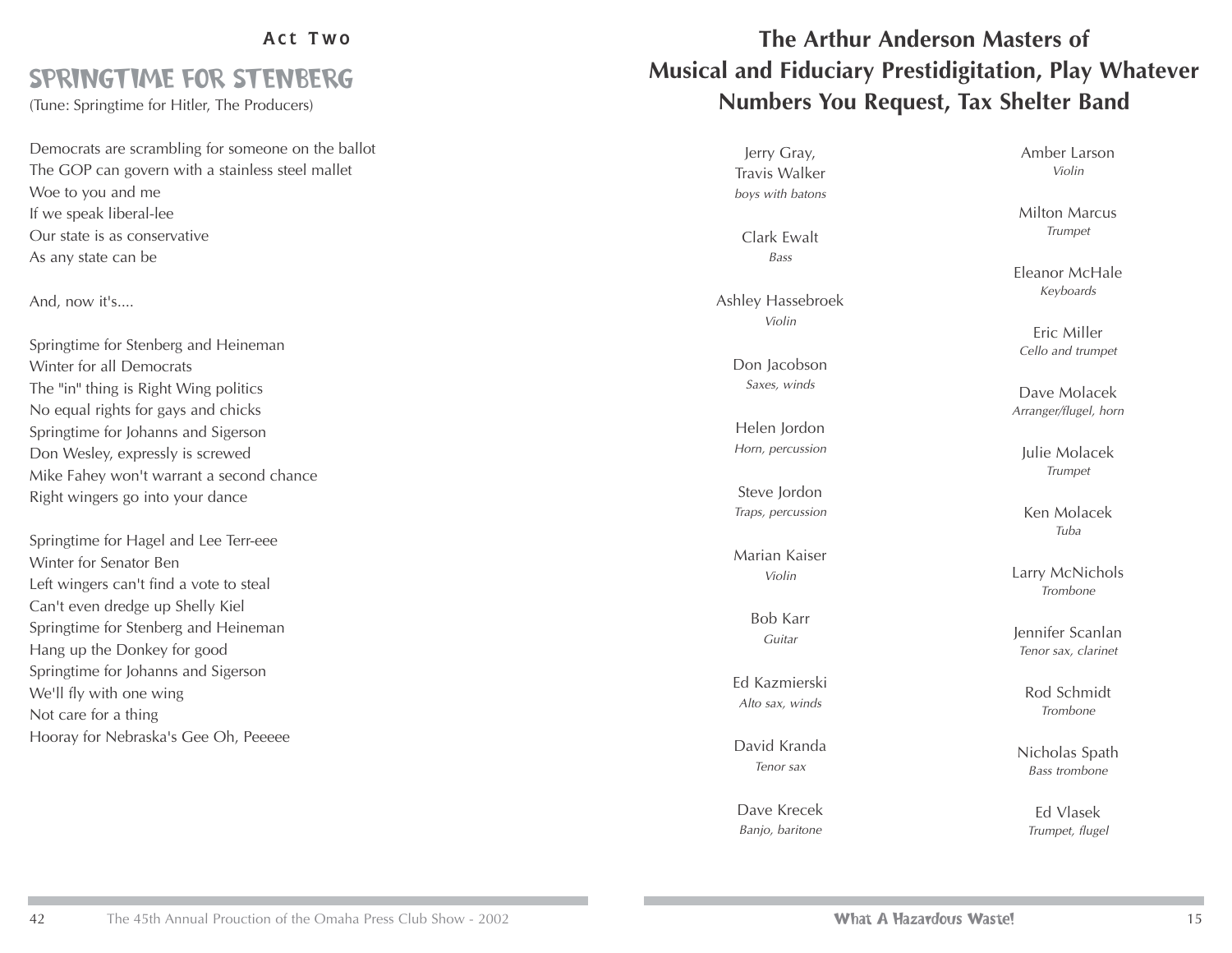#### **Cast of Characters**

Betty L. Abbott Grand dame of Omaha

Kelly Adams Magic of the Muse

Chris Allen UNO communication faculty

Carol Anderson Omaha Property & Casualty Wife, mother, grandmother

Diane Battiato Greater Omaha Workforce Development and Battiato Real Estate

Tanya Cook Assistant to the Governor For Urban Affairs State of Nebraska

Mark Cramer Graphic artistic Omaha Symphony

Harry Crook Renaissance Man

Jim Fogarty The Monaghan Group

Barb Fulbright **Hairstylist** BF Goodhair

Pam Greer CEO, Planteriors Inc.

Roger Humphries Customer relations coordinator US Postal Service

Kurt Keeler Financial adviser Morgan Stanley

Bill Kelly Executive producer/News Nebraska ETV Network

Michael Kelly Columnist Omaha World-Herald

Amanda Kenyon Ph.D. candidate Berkeley, CA

Jane Kenyon School of Health Care Professions College of Saint Mary

Carol Kloss Anchor/reporter KETV

Jill Kranda Local voice talent Woodmen of the World Insurance

Howard K. Marcus Ad Supplements Editor Omaha World-Herald

Julia McCord Reporter Omaha World-Herald

Judy Monaghan The Monaghan Group

Deb Naegele Public Relations & Marketing Specialist Children's Hospital

Chris Christen Nelson Deputy design director Omaha World-Herald

Doug Parrott Vice President of Public Relations Bailey Lauerman

Dylan Peck Relationship Banking First National Bank

Connie Phillips Commercial writer/producer KETV

John Prescott Senior Manager-Employee Communications Union Pacific Railroad

Glenn Prettyman Vice President Advertising & Marketing Polk Directories/infoUSA

Nancy Roberts Attorney Gross & Welch

Linda Saltzman Journalist (Latest Assignment: New Mom)

Jan Savoie Managing partner Leopard Inc.

Sam Sequenzia Human Resources Union Pacific Railroad

J. Michael Watson Marketing/PR director Bellevue University

Kim Wik Account representative Leopard Inc.

Chris Humphries Jillian Humphries Paris Fulbright Chloe Fulbright Anna McClellan The children in our cast

#### Act Two

Frankie & Johnny (Tune: Frankie & Johnny)

Frankie and Johnny were neighbors Down by the Gene Leahy Mall. They were part of a group, With those folks who make soup. Where the buildings ain't too tall. He loved the arts, But, he was doin' them wrong.

Johnny designed a new building As home to performing stars. But the heart of the place Was a smack in the face. It ran right through Frankie's Bar. John loved the arts, But, he was doin' them wrong.

Frankie went down to the council. Said, "Save me from John's wrecking ball." But, with all said and done, They said "sorry my son, But you have to take a fall. John loved the arts, But, he was doin' them wrong.

Frankie said check my old buildings, Old architecture IS art. And it's hard to deny And to say a goodbye. And his word's touched Johnny's heart. John loved the arts, Now he was doin' them Right!

The moral to Frankie Pane's story. Art just as priceless as gold. Architectural Arts Has a place in our hearts, And in Johnny's too, I'm told. John loves the arts, And now he's doin' them right.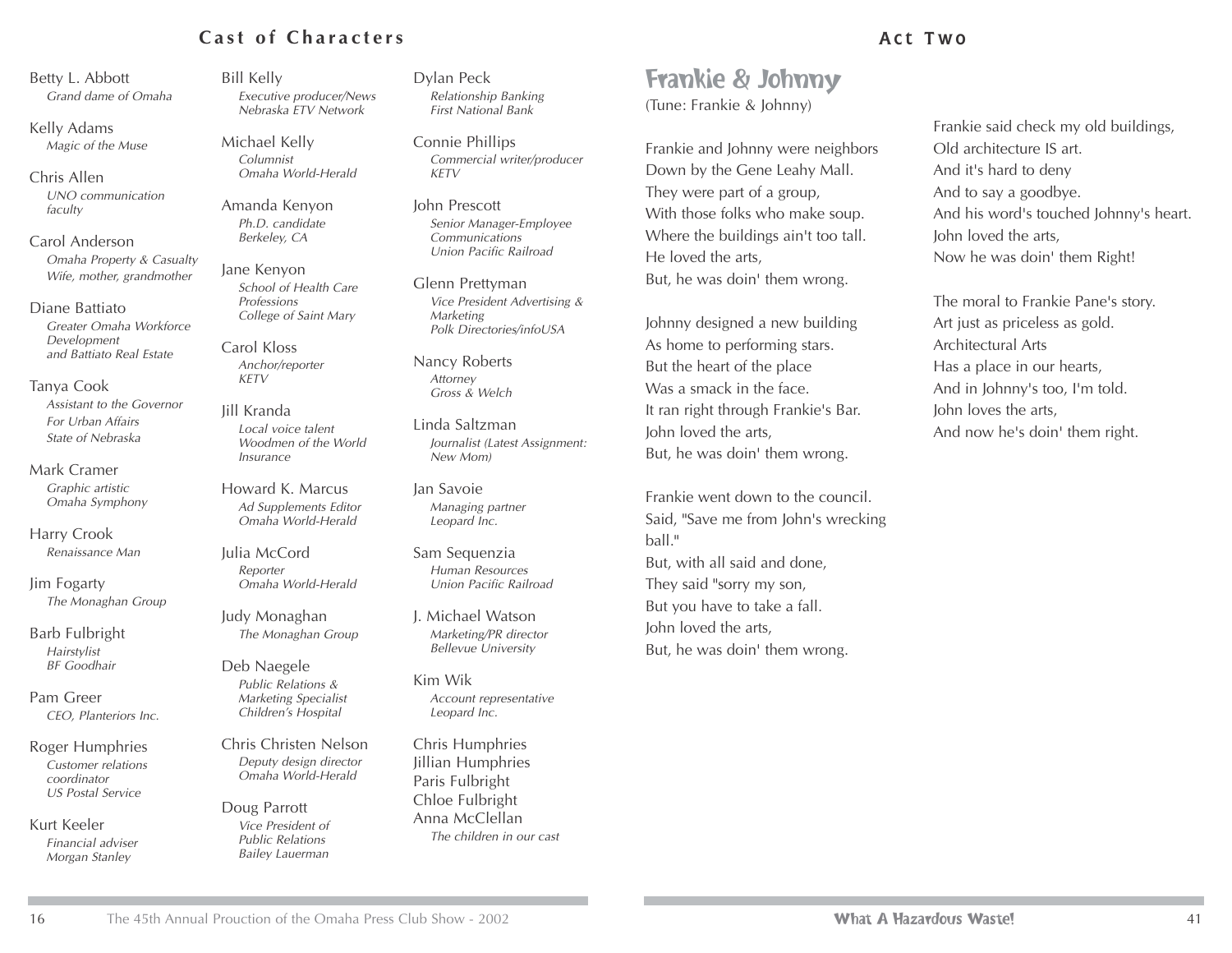#### Nagtime (Tune: Ragtime)

Two thousand one was crazy, a memorable year, except for right here, La, la la la la So we return to this stage, forty-fifth show. We're eager to go, La, la la la la We make attempts at humor, simple and often quite dumb Given the ticket price, many will now think twice. Welcome to the Press Club

When Hal Daub said his farewell, the budget was bust, left in the dust Hilton and bland hotels; arena cannot sell New mayor napping and nothing is happening, in Omaha Nebraska . . . Welcome to the Press Club

If you bought Enron, you fell for a great big con Learn from a billionaire, Buffett bought underwear

As-Ar-Co will not pay to clean up the lead, before we're all dead A super duper fund, real estate getting shunned

The police need an audit, wearing a badge is a crime We racial profile, still very much is style, welcome to the Press Club

We live here in Nebraska, barely awake, hardly a pulse. La la la la la We're a strange insolent people, slow to progress, football obsessed. La la la la la It's what we celebrate her tonight our forty-fifth show. This is the music that marks the beginning, an Evening of sinning, of laughing and grinning, Humorous gags and a couple of flubs Welcome to the Press Club, Press Club, Press Club Show

#### Journal Broadcasting

Pick-up from 2001 Program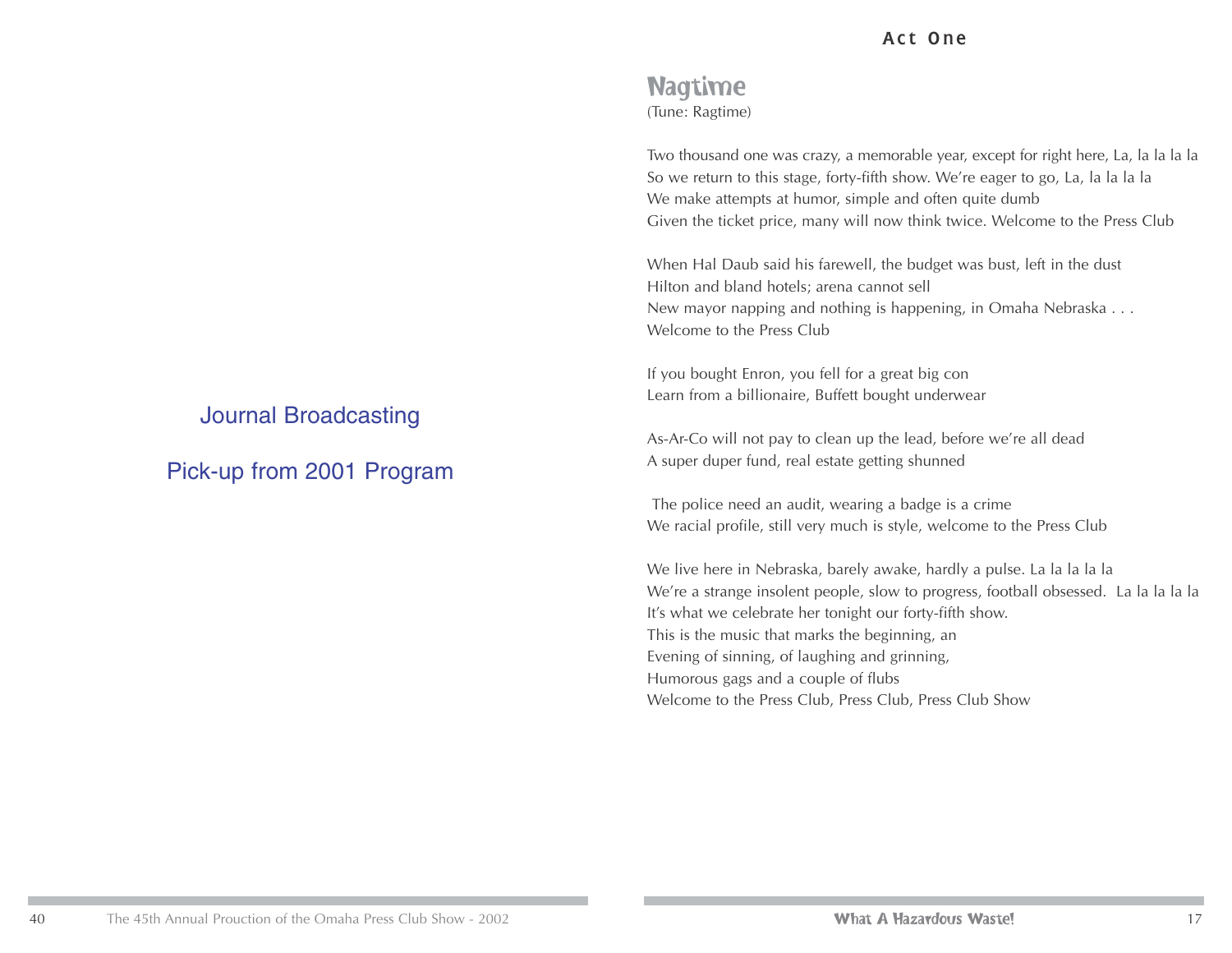#### Act One

#### HOT DIGGETY, DOG DIGGETY GHOST CATTLE IN THE STY

(Tune: Perry Como Standard)

Hot diggety, dog diggety, BOOM At the Zoo today Ben is out to play What got blown away? Hot diggety, dog diggety, BOOM Watch the buckshot spray Ben's on the warpath again

Oh, our senator loves shooting game on the hoof He takes aim from the roof Brings back heads for the proof Just as long as the animals stay in a cage He can vent all his rage Blasting all day

Oh, hot diggety, dog diggety, BOOM One giraffe goes down Rare white tigers too As Ben roams the zoo Hot diggety, dog diggety, BOOM Such a wacky clown Ben's tracking penguins and chimps

Oh, a game farm in Africa's too far away So when Ben wants to play Close to home for a day He loads up and comes down to the Omaha Zoo And, he shoots till the Range Rover's full

Oh, hot diggety, dog diggety, BOOM Drive 'em to the fence Ibex are so dense Ben's gun is immense Hot diggety, dog diggety, BOOM One more easy shot Like shooting Spam in the can

Oh, hot diggety, dog diggety, BOOM Ben's a man today. What a fine display Watching bunnies pray. Hot diggety, dog diggety, BOOM Melt the barrel down Let's all go hunting again.

#### Act Two

(Tune: Ghost Riders in the Sky)

A good Nebraska farmer he went out one windy day To check up on his cattle and to bring 'em all some hay And when he got down to the pens, a dreadful sight occurred Not a hoof was treadin' there And not a moo was heard

A Kansas guy he promised me a cool million bucks To ship him all my cattle and to give him all my trucks And so I went down to the bank and borrowed me some green And since that day in Verdigre My bossies ain't been seen

Load 'em all up; ship 'em all out Ghost cattle in the sty

First Nation-al they wanted in on all them cattle deals We'll bankroll all you farmers and you ranchers. We ain't heels A hundred million smackers, they sent down Kansas way To fatten all them husker cows And some from I-o-way

Now the bankers and the cattlemen are cryin' into towels And their lawyers all have gone to court re-leasin' mighty howls So let this be a lesson to all who would be rich When it comes to feeding cattle, guys Well, life is just a bitch

Load 'em all up; ship 'em all out Ghost cattle in the sty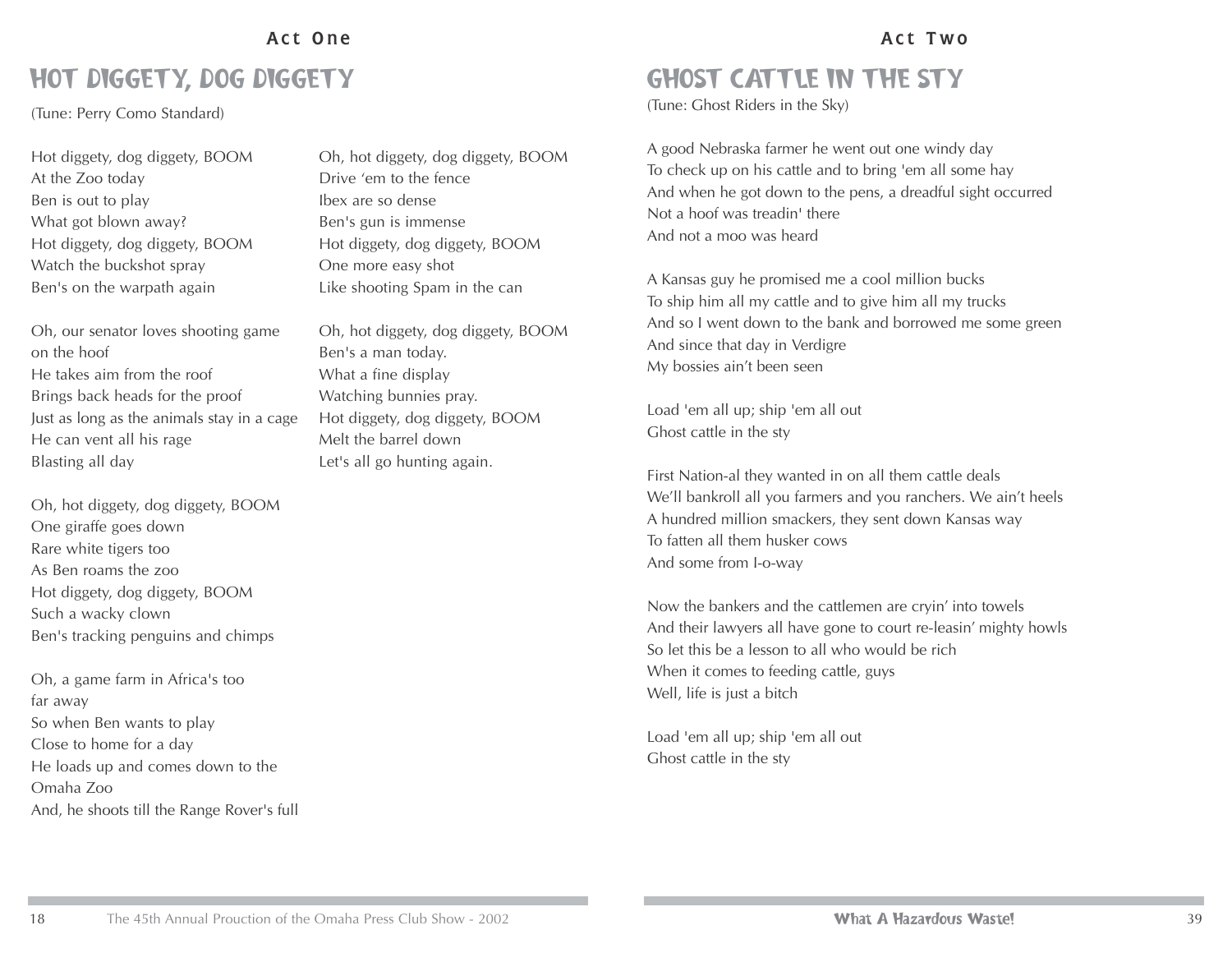#### Act Two

#### HOLD A CONVENTION WITH ME TONIGHT?

(Tune: Lady Marmalade)

Hey sisters, go sister. Where we gonna go sister Hey sisters, go sister. Where we gonna go sister Hey sisters, go sister. Where we gonna go sister

We booked our convention here in Omaha Cosmetics are our stock and trade We sell Mary Kay. We don't give it away

Got yourselves a new arena Got yourselves a new venue Omaha, the Big O Ha Ha Convention Center sits empty

Omaha is rare and well done. Oh, ,ick Omaha is rare and well done

Fighting your image, so beige and so bland Drive to the Bluffs for some fun Your tourism team needs a spicier theme

Got your selves a new arena Got your selves a new venue Omaha, the Big O Ha Ha Convention Center sits empty

Omaha is rare and well done. Oh, ick Omaha is rare and well done.

Hey, hey, hey. Even the bowlers reject Omaha MECA is left with no balls Unimpressed by what they saw It's off to Wichita! No, No, No

A big empty box on the banks of the Mo Waiting for guests to arrive Maybe Carter Lake will buy it. If it breaks...

Hey, hey, hey Got your selves a new arena Got your selves a new venue Omaha, the Big O Ha Ha Convention Center sits empty

Omaha is rare and well done. Oh, ,ick Omaha is rare and well done

#### LEE'S OF OLD OMAHA

(Tune: Lee's of Old Virginia)

In Congress they all call me Lee Well, some just say, "hey you!" In Omaha, they call me Lee Well, mostly they say "who?" But this I promise you, in campaign zero zero Two. Lee Terry gets notoriety!

In the GOP, with values "family". My election will be "re" here in Omaha Yes my Daddy Lee, got beaten bad you see. So it's up to little me to claim victory.

And though he has no clue, of the job we sent him to pursue Lee Terry has his incumbency. And you'll see here a Lee, there a Lee, Everywhere a Lee, A Lee

Congressional Lee; Invisible Lee Inspirational Lee; Conservative Lee Definite Lee; Extraneous Lee Intelligent Lee; Dim-Lee

In the GOP, I make them tinglely, a leader they agree, here in Omaha. And may my wife refuse my bed, if I can't deliver what I said A re-election for Congressman Terry!

#### (Spoken)

Well , considering your opponent sells raw hamburger for a living, that shouldn't be too hard.

The problem is not getting elected. You have to make a name for yourself. You have get back there and let Congress know that you have a place.

You mean like parking place?

Is it any wonder why Republicans support term limits?

#### (Sung)

And with a campaign flush with cash. We got airtime coming out the ass. A Coronation of Congressman Terry!

You'll see me. Here's a Lee. There's a Lee. TV ads run endless-Lee! Famil-Lee, humble-Lee. Everywhere a Lee. Oh, gee! Impressive-Lee. Successful-Lee. Perhaps a little more Subtle-Lee. Honest-Lee. Independent-Lee. You know what we call him? Short-Lee

Lee Terry! Lee Terry! You visit Nebraska? Year-Lee. Lee Terry! Lee Terry! You hand out tax breaks? Liberal-Lee!

Lee Terry! Lee Terry! I'll win this fall decisive-Lee! Here a Lee! There a Lee! Everywhere a Lee a Lee. Two More Years!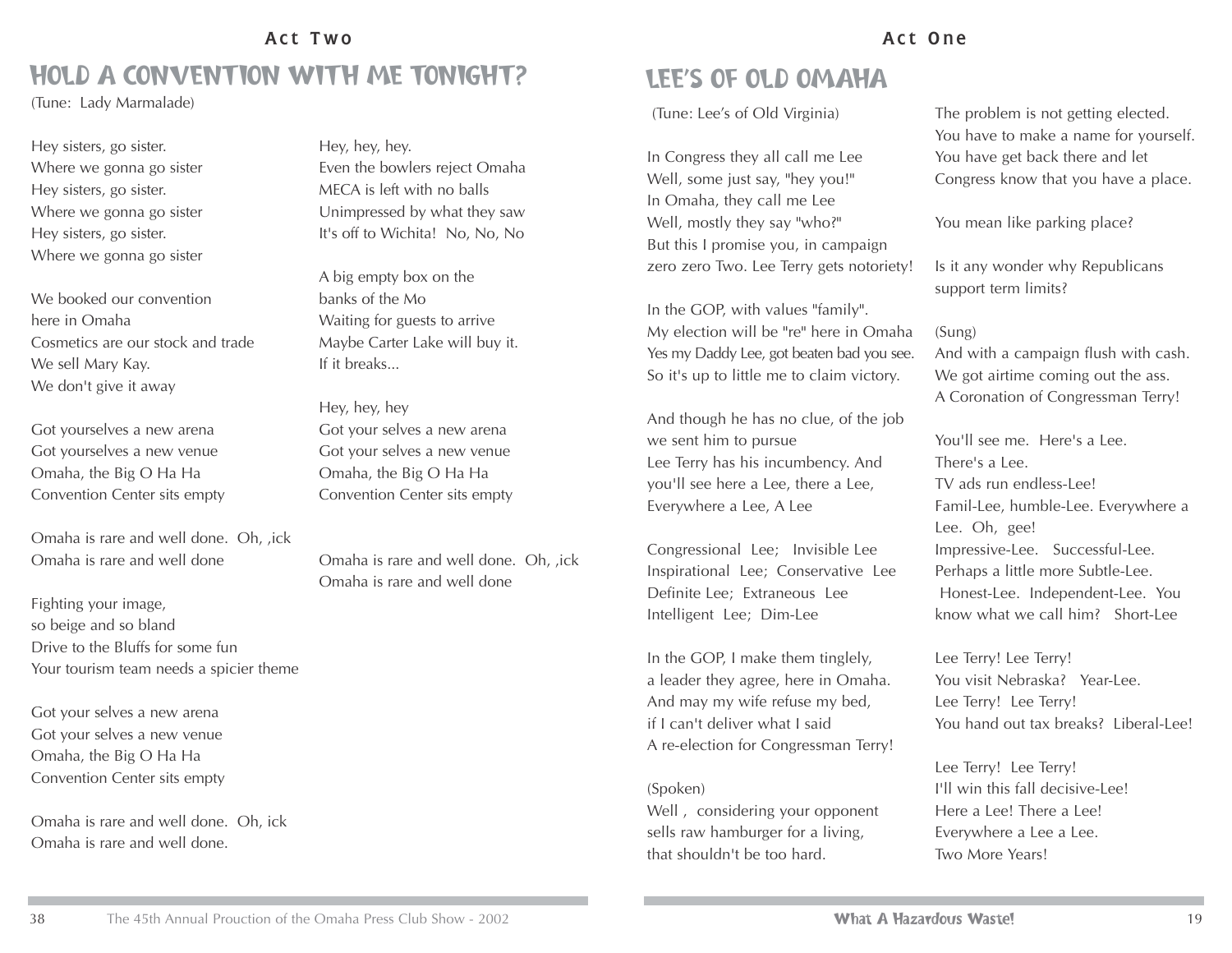Act One

#### NOISE IN THE HOOD

(Tune: I Whistle a Happy Tune)

Whenever I feel afraid, I stiffen up my neck And whistle a silly tune So Er-nie won't suspect, I'm afraid

While shivering in my shoes, I mumble careless prose And whistle a stupid tune So Er-nie never knows, I'm afraid

The result of this deception is very strange to tell For when I fool the voters at large I fool myself as well

Here nobody has a spine, and all we do is shake If Ernie should start to whine The rest of us will quake, quake like hell

Make believe you're brave and the trick will take you far Folks just might believe, you're a legislative star (OPC's first-ever Whistle Chorus) You can make folks think you're a legislative star

#### Superfund Blues (Tune: Summertime Blues)

They spread a lot of lead and the folks began to hollar Now the E-P-A cleanup's gonna cost a zillion dollars

> Well I asked Mayor Fahey to clean up our 'hood He said it doesn't make our reputation look good

Now my kids are stupid and the wife don't have a clue Oh there ain't no cure for the Superfund Blues

The City's tryin' hard to book a gig for the arena But it's still as empty as the Bank of Argentina

> We tried to book the folks at "Sesame Street Live" But they said, "No dice, too much lead to survive."

No money's comin' in, so the city's gonna lose Oh there ain't no cure for the Superfund Blues

I dug up my backyard when I took my last vacation I'm making fishing sinkers for the rest of the nation

> The lead comes in handy when you're fishin' for bass But, the kids turn green when they pass leaded gas

They're moving mighty slow with all that lead in their shoes Oh there ain't no cure for the Superfund Blues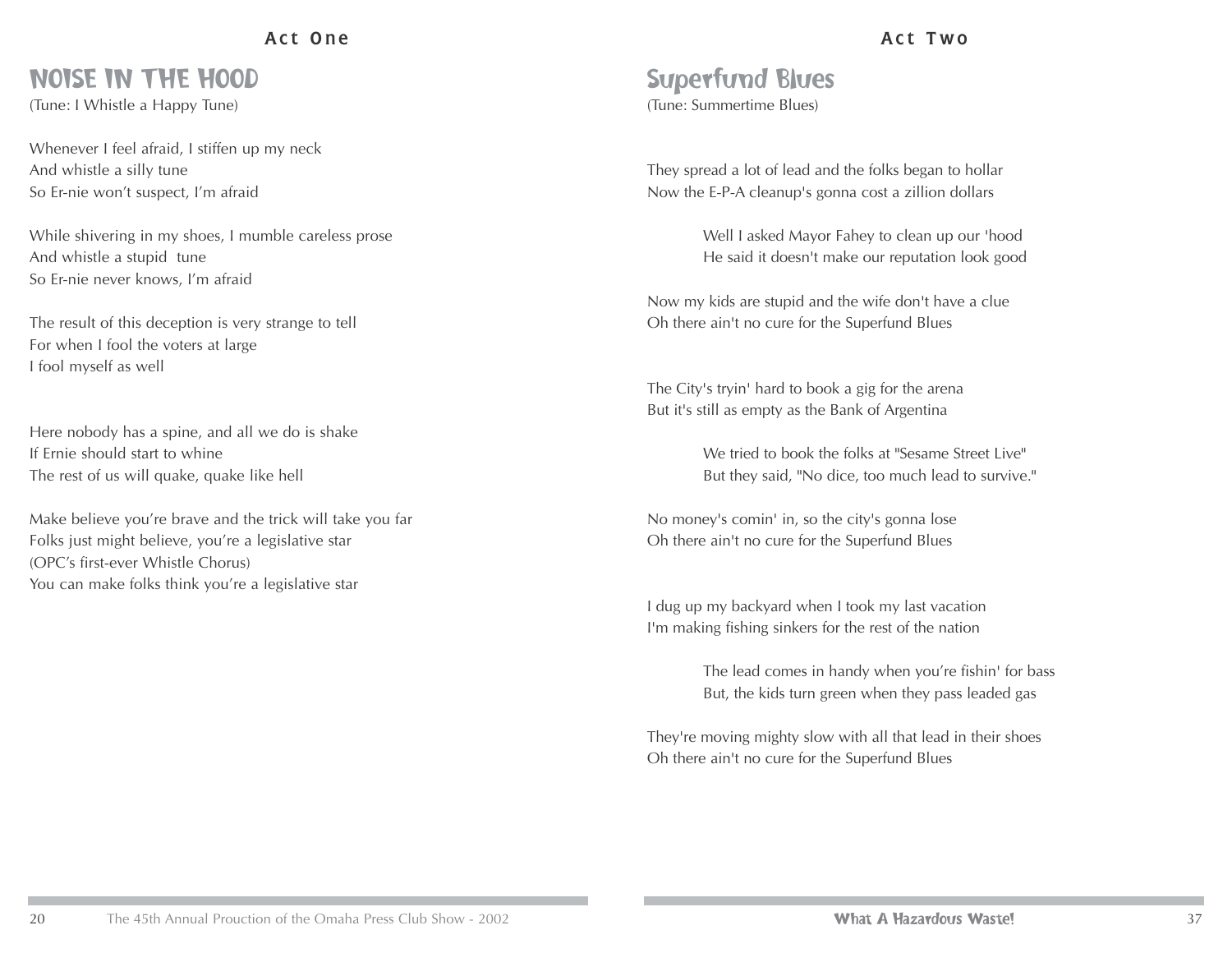### **Super Fund News** can be found in the entertainment section of your **local newspaper.**



#### Nebraska Press Association

Nebraska Press Advertising Service

845 "S" Street Lincoln, NE 68508 Phone: 402-476-2851

#### NICELY, NICELY GOVERNOR

(Tune: Sit Down Your Rockin' the Boat)

(Governor)

I dreamed last night, that they needed me in Lincoln That by some chance a decision could be made So I stood up and I stated "I'm your governor." And the people all looked up. Up to me And then I went back and sat down. I don't want to rock the boat

#### (Worshipperf)

The governor just sat down. Not even a memorable quote. The polls will drag us under. If we take a stand we could lose a vote. Sit down, sit down, sit down, sit down sit down, and DO NOT rock the boat

#### (Governor)

I dreamed the teachers cried about their paychecks Taxpayers whine they are bled until their dry And here I come, with a chance to solve a problem But my vision gets all fuzzy when I try

#### (Worshippers)

We advise you to 'beware.' Be bold and you might slip. We agree 'beware.' There's risk in leadership. The polls will drag us under. If we take a stand we could lose a vote. Sit down, sit down, sit down, sit down sit down, and DO NOT rock the boat

#### (Governor)

When I stood up, I grown myself a backbone That's that's the moment I woke up, thank the Lord And then I went back and sat down. I don't want to rock the boat

#### (Worshippers)

The governor just sat down. Not even a memorable quote. The polls will drag us under. If we take a stand we could lose a vote. Sit down, sit down, sit down, sit down, sit down, and DO NOT rock the boat Sit down, and don't rock the boat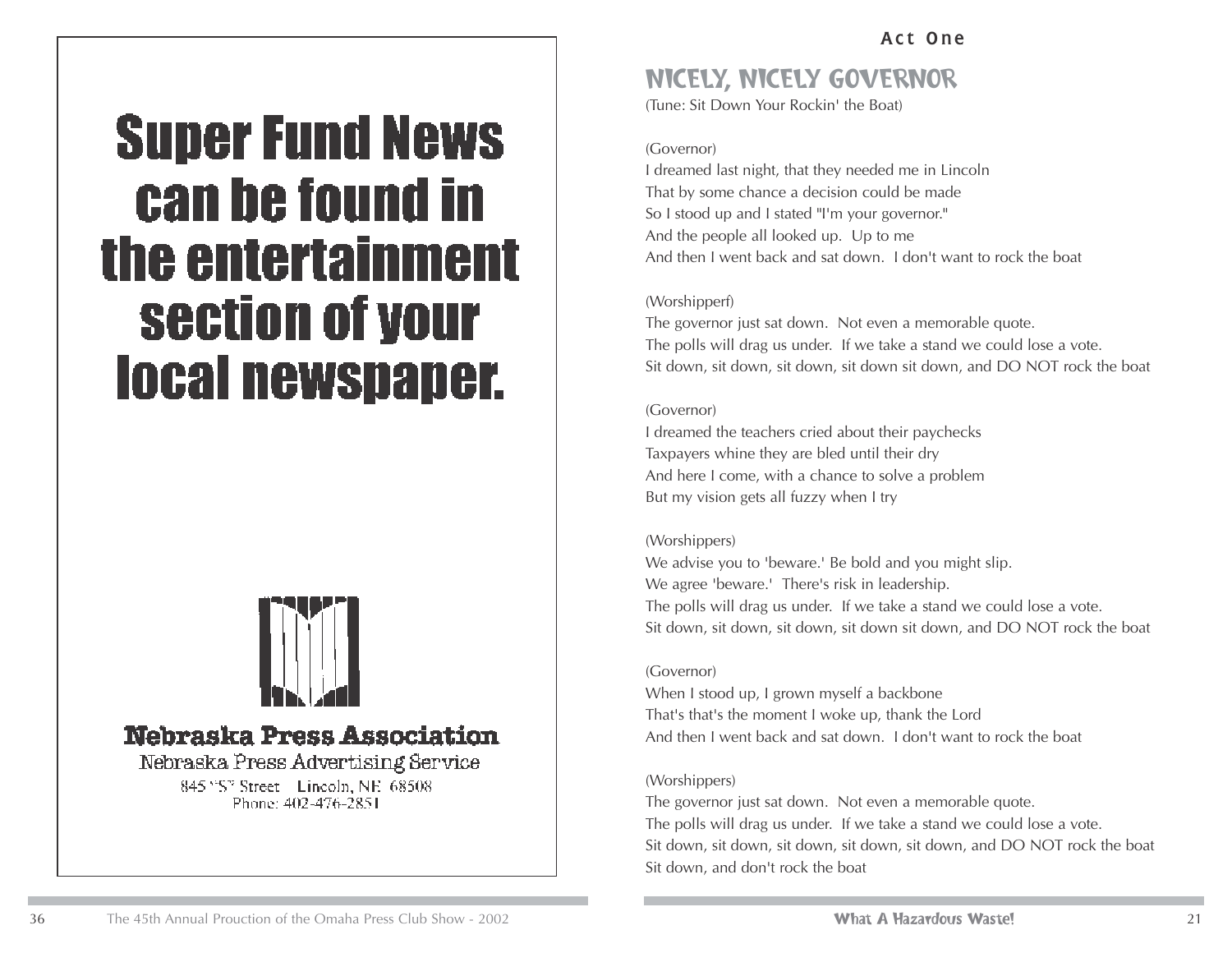| Reply                                                                      | Reply All Forward                                                    |  |
|----------------------------------------------------------------------------|----------------------------------------------------------------------|--|
| 网                                                                          | From: www.baileylauerman.com                                         |  |
| Cc:                                                                        | To: Mayor Mike Fahey<br><b>Subject: A Suggestion</b>                 |  |
| Mayor.<br>www.joke-central.com<br>A friend.<br><b>Bailey Lauerman</b><br>I | You might want to check this site out.<br>Marketing   Communications |  |

Ken…I just want to assure you that this hurts me as much as it does you. MC…That's true. After all, Ken was once worth several billion dollars…and now he's almost destitute…only a couple of hundred million squirreled away in foreign bank accounts.

MC…Jeffrey, Andrew, David, Nancy, and Ken…Each and everyone…had your best interests at heart. You don't believe me… well don't take my word for it…bend over and Ken will be glad to do it to you again. And finally, the heroine of Enron…whistleblower Sherron Watkins

Watkins… The more I complained, the more these guys would pat me on the head and tell me to run along and be a good little girl and not worry. I think they liked screwing everybody around. But who knows, maybe when they're all in prison they'll find out what it's like to be on the receiving end. Right boys.

#### ENSEMBLE

Welcome, you stockholders, welcome. Too bad, your stock is now worthless Don't judge us harshly; it's a bum rap We still made millions. It's you that's left with crap.

So welcome, you stockholders, welcome To Enron Games, to Enron Games, to, Enron, Games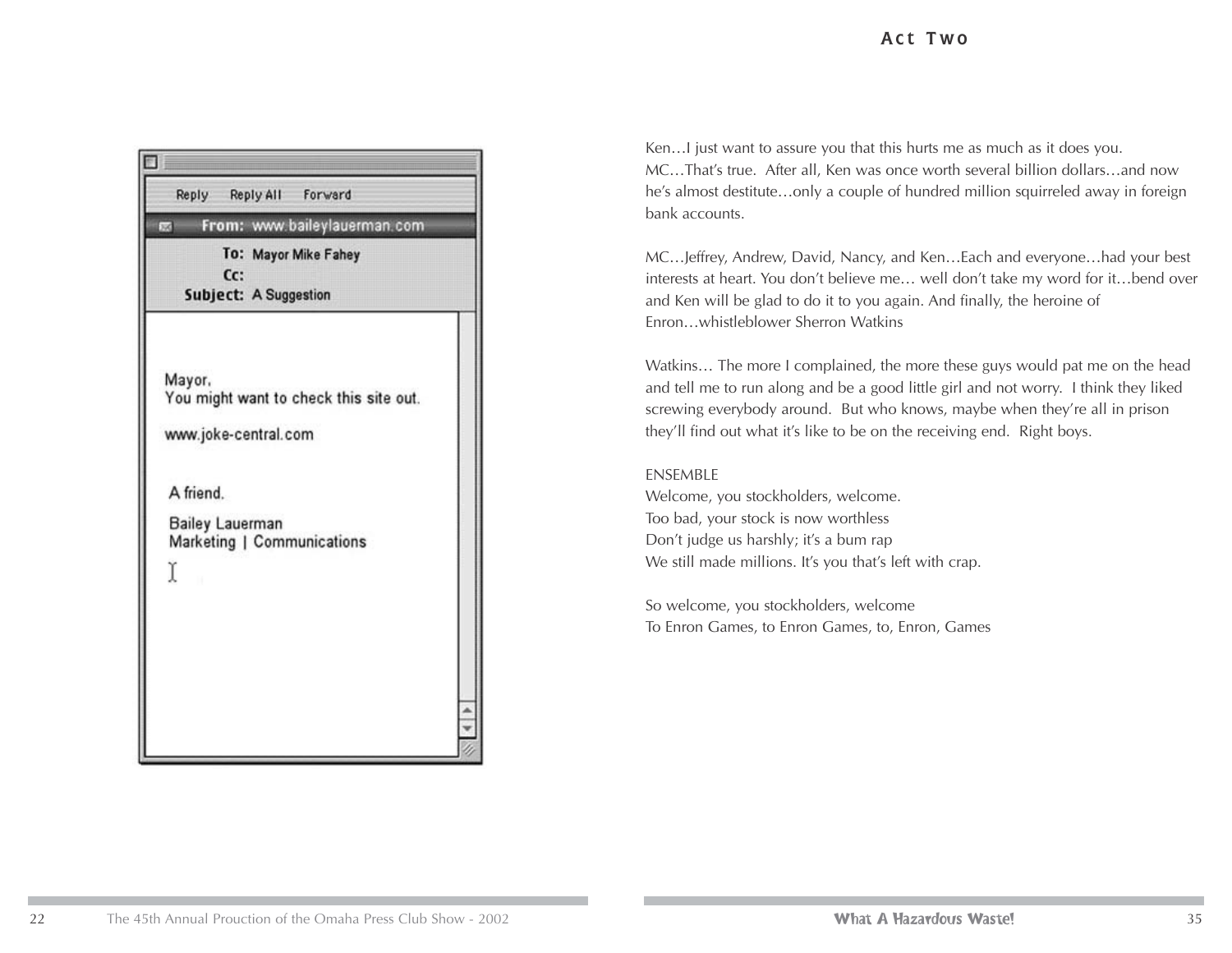#### Enron Games Suite

(Tune: Willkommen)

MC…Welcome, you stockholders, welcome Sorry, we lost all your money We had these shell games to hide things from you Things seemed so rosy. In truth you were screwed Welcome, you stockholders, welcome To Enron Games, to Enron Games, to Enron Games

Retirees and investors; analysts and brokers Ladies and Gentlemen. Do you feel had? I'll bet you do We have no conscience here at Enron Our profits were phony; our revenues were phony Even our auditing reports were phony So welcome, you stockholders, welcome To Enron Games, to Enron Games, to Enron Games And now presenting the Enron swindlers . . . Jeffrey Skilling...

Jeffrey…I was brought in as CEO to take us to a level never seen before.

MC…And after a multi-million dollar payout, where did he take us… right down the toilet.

Chief Financial Officer Andrew Fastow…

dence for that matter.

Andrew…I created all of these little companies, just so people wouldn't get the wrong impression of how we were doing.

MC… Funny. The impression I got was that these little companies turned an \$80 a share Wall Street darling into the biggest disaster since Inacom. Our auditors from Arthur Anderson, David Duncan and Nancy Temple Duncan…As Enron's CPA, I was there to make sure no one was cooking the books. Temple… And I made sure there wasn't a shred of doubt about our integrity, or evi-

MC… I know some shareholders who like to do some cooking, boiling you and your friend here in oil. And Here he is, the ringleader of it all… Enron Chairman Ken Lay.

#### CHRISTMAS IN APRIL SERIES

OPPD President Fred Peterson's New Version of "Let it Snow" Oh Fort Calhoun is aging The Nuke debate's still raging When the core shield starts to go Let it glow, let it glow let it glow

(Angels We Have Heard on High) Lead dust we have seen on high, Gently falling in my yard. My pet dog just up and died.He's ASARCO's calling card. Lead dust is falling -- Lead dust is falling -- All over Central Omaha Poison is a keepsake. Let's stop the stalling -- Superfund is calling -- This is one appalling Brooha-ha. Bring the dozers here today.

Social Security Czar Hal Daub's New Version of "Joy to the World" I tax the world. You'll all pay me. I'll wring your wallet dry It runs just like the I R S. I'll make the slackers all confess We'll all pay Uncle Sam. And I don't give a damn If you don't have a pissing pot. You'll still pay me

Mayor Mike Fahey's New Version of "Deck the Halls" Pack the seats of my arena. Build a fancy hall and they will come Folks keep sayin' "I'll be seein' ya." If they don't show up, I'll sure feel dumb New hotels will soon be rising Empty rooms look like tombs, We'll go broke Get the plans, they need revising Find a MECA schmuck for me to choke

Publisher John Gottschalk's New Version of "Hark the Herald Angels Sing" Start the World-Herald Presses. German craftsmen pack your bags Paper jams make graphic messes. As the web sheet starts to sag Offset is a big disaster. We're as slow as drying plaster Though our paper might be late. There's still cause to celebrate Freedom Center's here to stay. Cut dividends to make it pay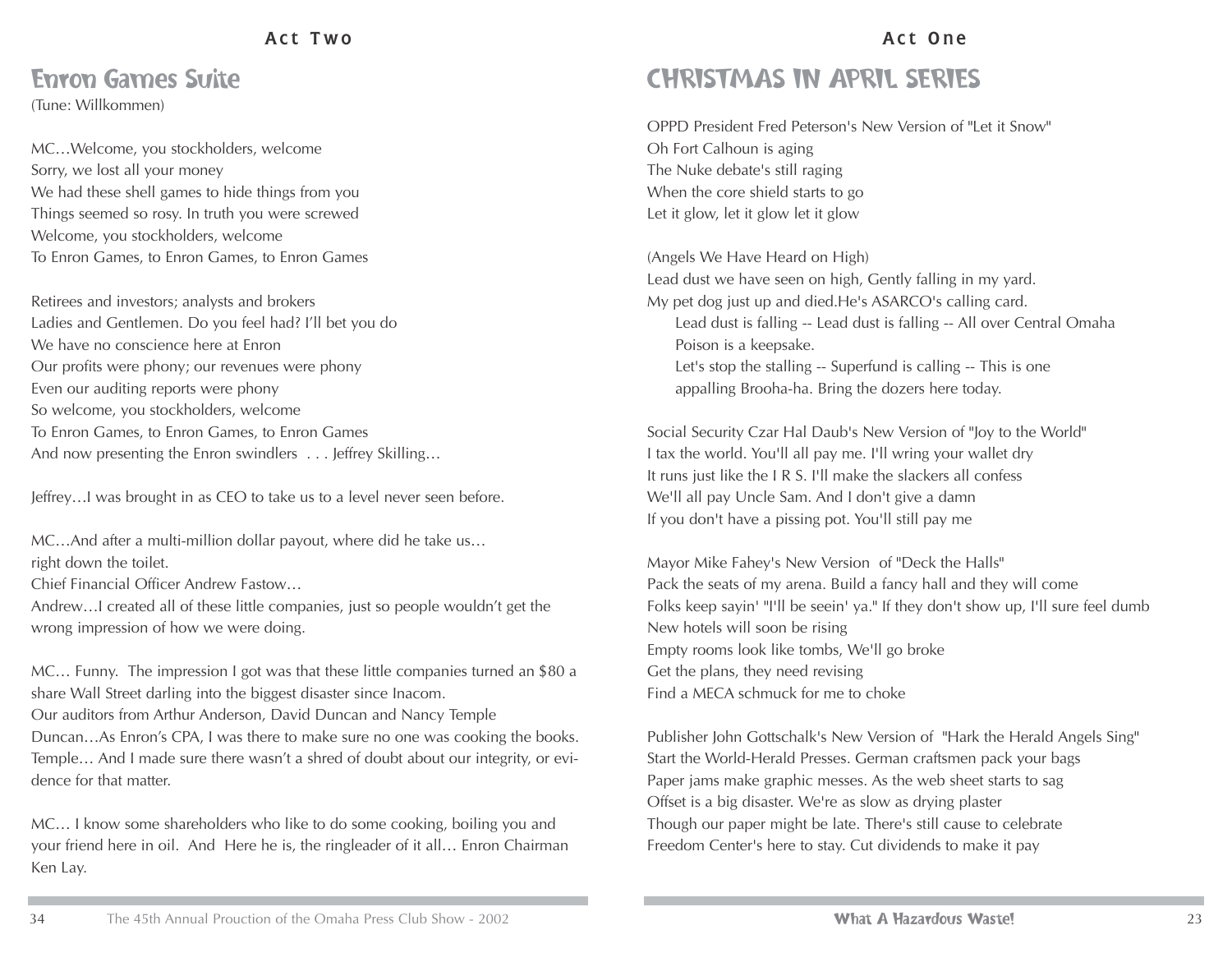#### Act One

#### OUT IN GRETNA

(Tune: In the Ghetto)

As the homes rise In an old farm field where corn once grew Another subdivision, make it two In Gretna And the neighbors cry Cuz if there's one thing that they don't need It's more cell phones and SUVs In Gretna

People don't you understand These cul de sacs are out of hand West Omaha will reach Wahoo someday More drive-ins is what we need Another couple Micky D's Home Depot is where we go To shop the day away?

So the suburbs sprawl And a greedy little man has a zoning plan That packs big houses on tty bitty land In Gretna

Still the suburbs sprawl New ATMs to deposit checks And a new Cub Foods And a multi-plex In Gretna

Soon one day in desperation A family moves away They buy a lot, they build a home Five stall garage with an atrium And the neighbors cry Then nine more homes each bigger than the last And soon it's a brand new zoning tract In Gretna

And the small town dies. In an old farm field where corn once grew Another subdivision, make it two In Gretna

#### Act Two

#### Auctioneer's Song

Hey! This next part will be real swell. We got some stuff we got to sell. And it's not junk. It's classy and it's cool. The Press Club Show is always fun But we come here to raise some funds For scholarships for journalists in school.

You can bid on condos, buy great art. Better than sales at the Furniture Mart. We got autographs from Buffett and Bill Gates You can be a reporter for one day. This super-dooper stuff ain't on E-Bay. Youíd be a fool to stall or hesitate.

Let's get started with this production Did I mention you get a tax deduction? It's the best darn auction of the entire year. Buy it for your self or beloved in-laws Just rest assured it's for a good cause. Let's hear the call of the Press Club auctioneer!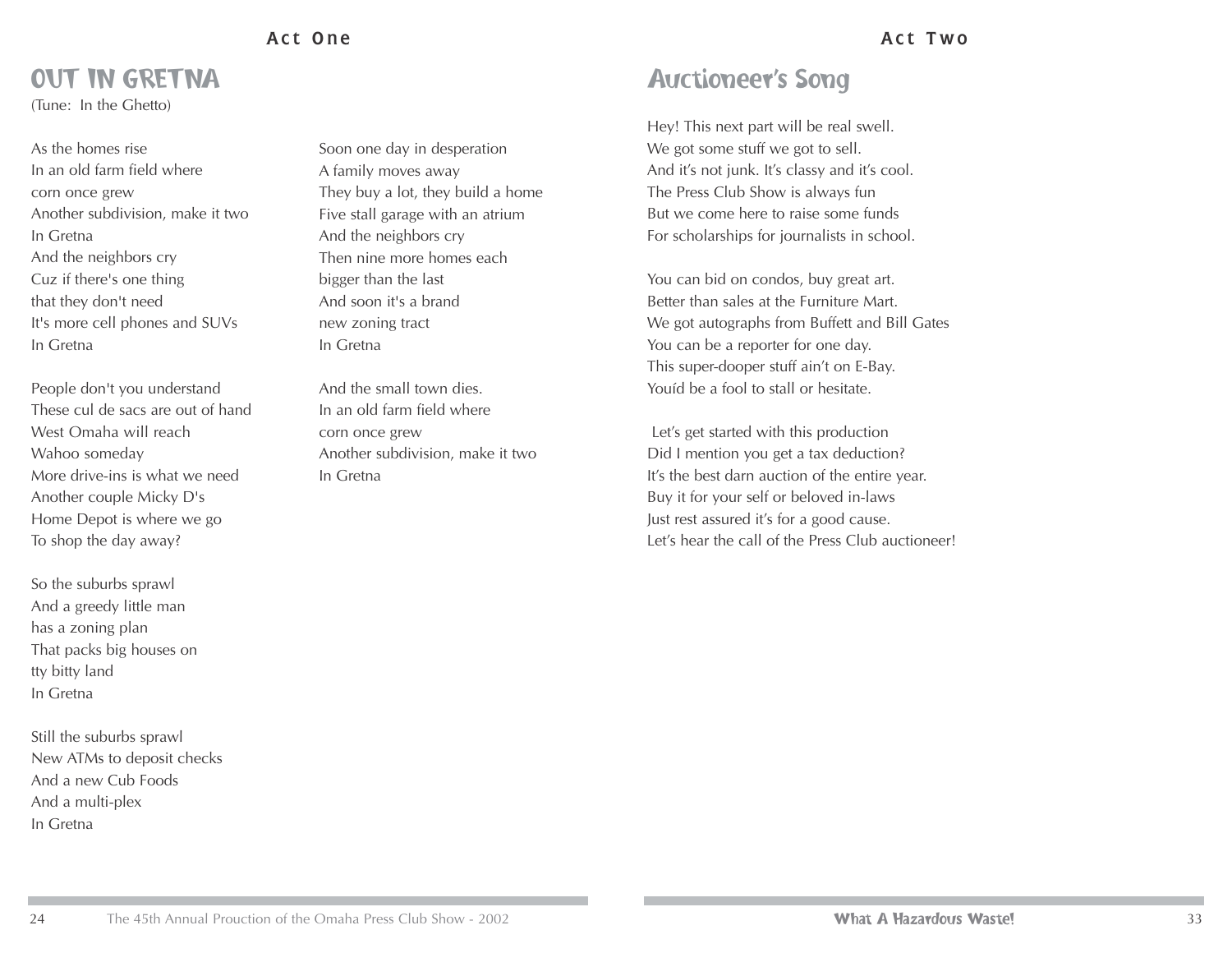**Why is Deloitte** & Touche one of **FORTUNE's 100 Best Companies** to Work for in **America five** years in a row? \_\_\_\_\_\_\_\_\_\_\_

#### The answer is the people of Deloitte & Touche

**Deloitte**<br>**&Touche** Assurance & advisory, tax services and consulting

www.us.deloitte.com

©2002 Deloitte & Touche LLP, Deloitte & Touche refers to Deloitte & Touche LLP and related entities

**Deloitte & Touche** 2000 First National Center . Omaha, Nebraska 68102-1578 402.346.7788

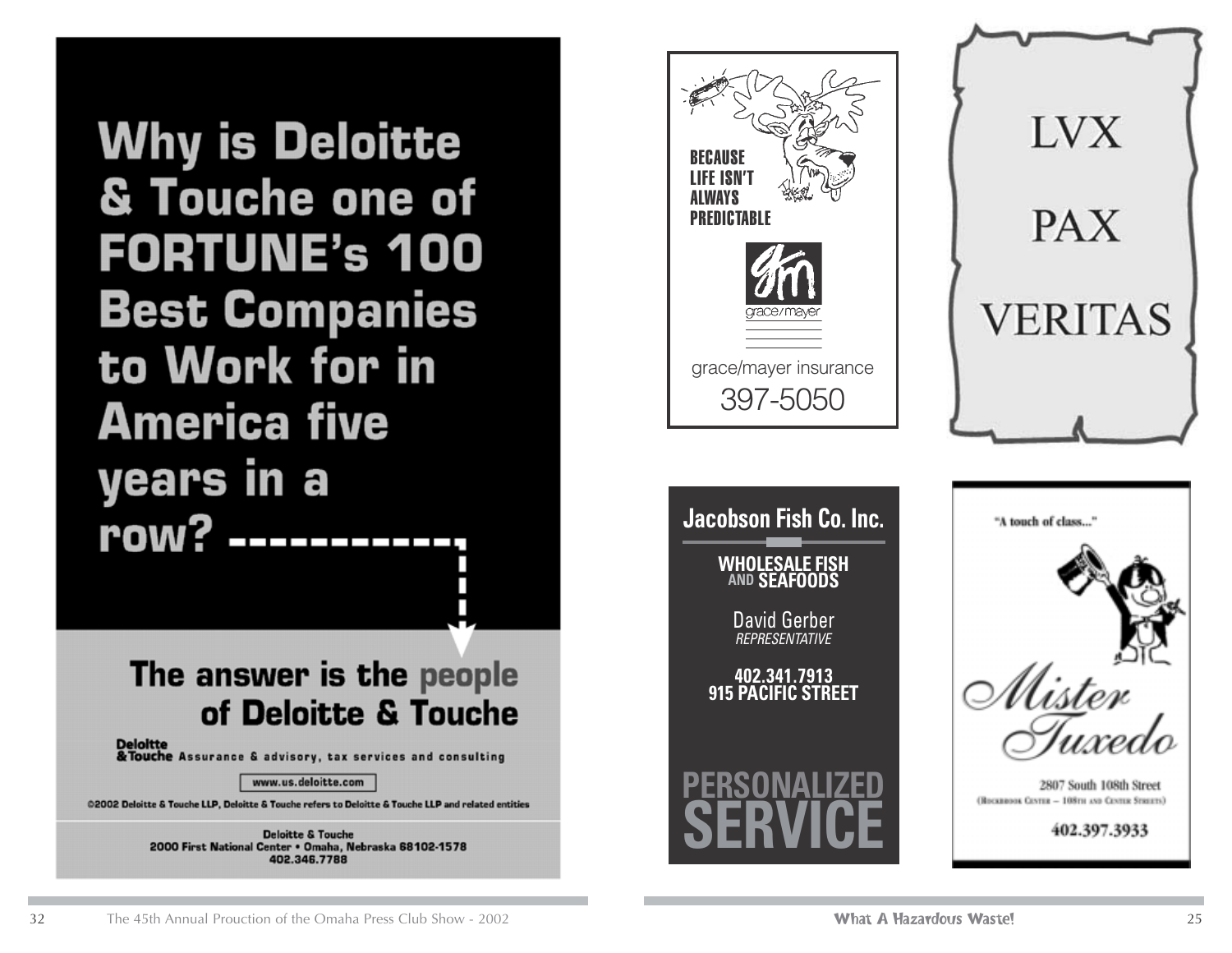#### Act One ECONOMIC STIMULUS CUMULUS (Tune: We Ain't Got Dames)

We've got layoffs down on Farnam And there's buy-outs out on Dodge The economy is tougher Than the Oma-ha's sweat lodge Level Three is making all the folks Who bought in look like slobs So what ain't we got?, We ain't got jobs

Michael Fahey's tearin' hairs out 'Cause the money's all been blown Michael Johann's cuttin' budgets All the way down to the bone The school board's are cryin' 'Cause the books are ten years old What do we need? More jobs I'm told

There is nothing more beautiful in this world a thing to hope for . . . Six bucks an hour is just about all we can grasp and grope for . . . There is nothing like a job Nothing in the world In the land of the Big Cob That is nothing to beat a job

At the temp place folks are standin' Hip to hip at 5 a.m. The Siena House is a cookin' Extra eggs along with Spam Every line is gettin' longer Are you here? Oh, yes, I am How will it end? With jobs, yes , Ma'am

Maybe R.J. Brown can find us work along the river . . . We're sure getting' tired of three-day-old beans in gruel with liver . . . There is nothing like a job Nothing in the world In the land of the Big Cob That is nothing to beat a job

Nothing feels like a job . . . Or appeals like a job And nothing pays like a job . . . Or makes your day like a job There ain't a think at K-Mart or at Sears To pay the rent or buy some beers Like a Regular, Full Time, High Paid, Permanent Job!

#### Act One

TV COMMENTATORS Easy come. Easy Go The rankings chose the bowl Tennessee, charges up the field

#### FANS Let us go Florida, slowly starts to bleed

FANS Let us go Tennessee no longer in the lead

#### FANS

We can go! Play in the Rose Bowl We can go! Play in the Rose Bowl Never ever, never ever thought we'd go Go go go go go go go

#### CROUCH

New York City. New York City Mama, you and I can go Athletic Club gives Eric Crouch the Heisman, too For you, For you

#### FANS AND TEAM

So we went to the Rose Bowl to claim the top prize But on national TV we laid down and died Oh, Big Red. Can't do this to us Big Red Forget Number One We're gonna drop to Number Eight

Oh, no, oh, no. Rankings do not matter Anyone can see. Rankings do not matter The rankings do not matter, to me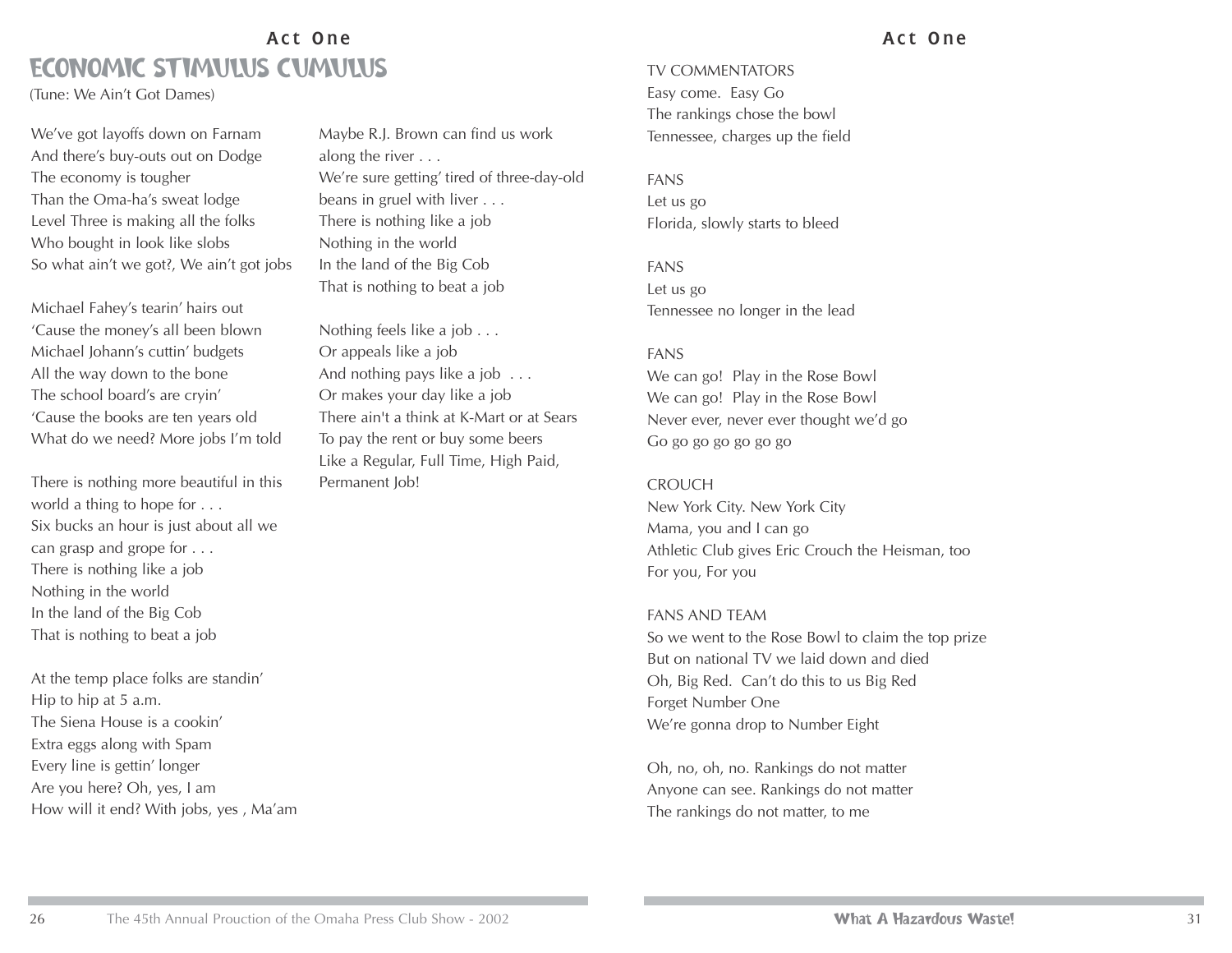#### Act One

#### ROSE BOWL RHAPSODY

(Tune: "Bohemian Rhapsody")

#### Is this the big time? Or just a fantasy? Boulder in primetime Colorado on ABC.

SOLICH, CROUCH, LINEMEN We're Number One. Pasadena is ours, you see

#### **CROUCH**

I am from West O. I am the quarterback And now I try to run, try to throw A little long. A little low. And here come the Buffalos Running up the middle, to me

#### **LINEMEN**

Coach, they broke the line Four downs without a gain Now we're kicking once again Coach, the game has just begun And Nebraska throws it all away

#### FANS

Hey coach, oooooo. They score and we don't try Their running back is really hard to follow First and ten. First and Ten. But we can stage a rally

#### **LINEMEN**

Too late. They score again Justice crossed the line. Body aching all the time LINEMEN, CROUCH, SOLICH Goodbye, Pasadena. We will not go Gotta leave it all behind and face the truth

#### SOLICH

Eric, ooooo. We know you really tried I wish sometimes Tom Osborne had the job

#### TV COMMENTATORS

We are commentators on ESPN We told you. We told you . We knew you were over-rated A reputation in the mud. Now we want some blood.. Hey

#### ALL

Colorado and Miami; Colorado and Miami Colorado Number One! In the Rose Bowl

#### CROUCH I'm from Nebraska; Nobody loves me

#### FANS

It was not his fault. Let him win the Heisman Character counts more than mediocrity

#### Act One

#### COVER OF THE NEW YORK TIMES

(TUNE: Cover of the Rolling Stone)

Spoken: Hey, Dr. Gouttierre, tell them who we are

Well, we're shrewd academics who avoid polemics With resumes we love to show We write a little thesis and we write a little book And everybody left us alone Now we got damn lucky with Afghanistan studies A million miles from Omaha But the Taliban we know and our quotes began to show On the cover of the New York Times

New York Times UNO gets mentioned in their columns Osama made us famous as Madon-na CNN and Nightline too On the cover of the New York Times

Before we were famous when the State Department gave us Lots of money for our research goals The Taliban came to Nebraska, as our guests at UNO We had some chats with their diplomats Diplomacy we thought went fine But the nut case Mullahs had us lookin' like a fool-ah On the cover of the New York Times

New York Times UNO gets mentioned in their columns Osama made us famous as Madonna CNN and Nightline too On the cover of the New York Times